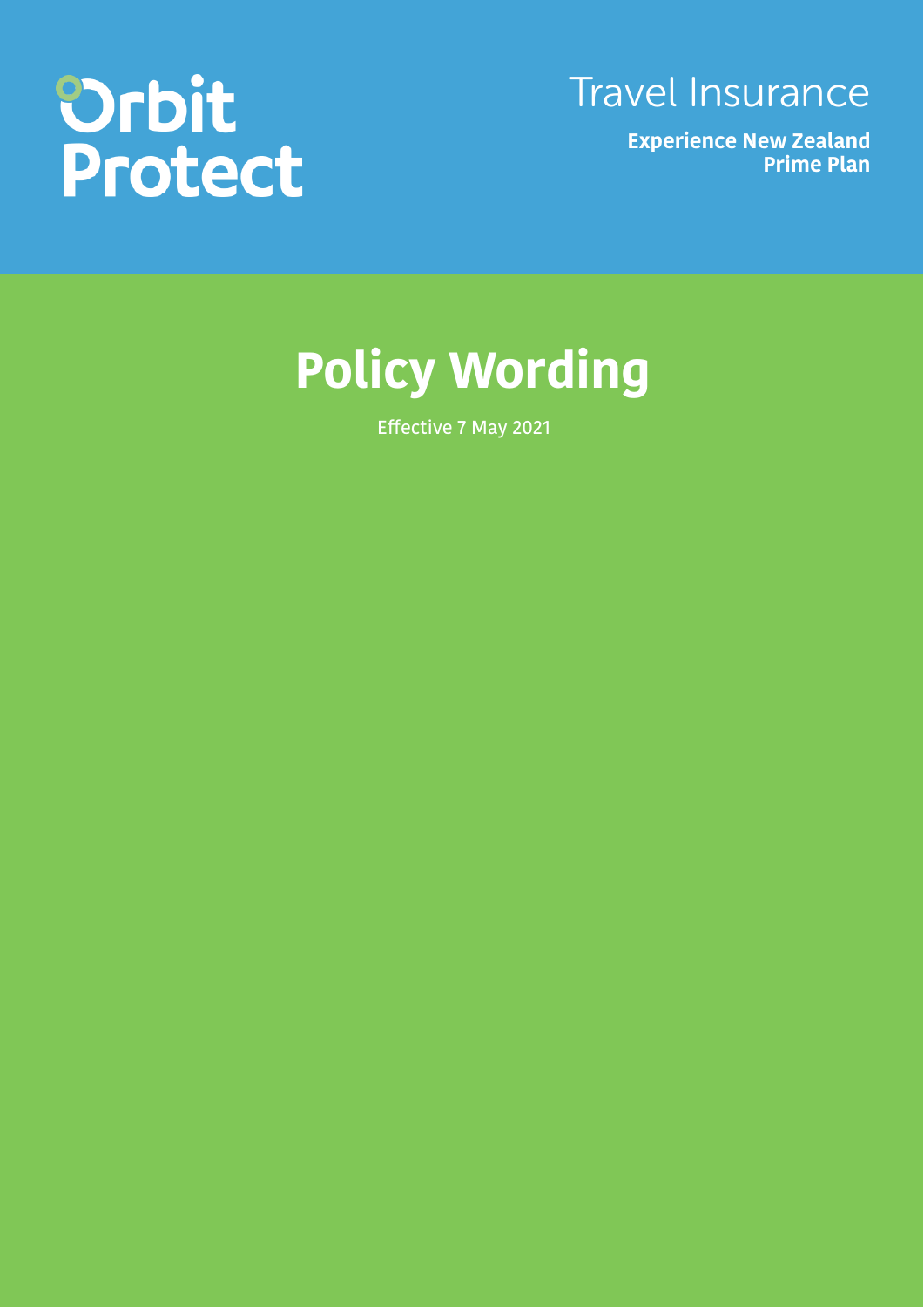## Table of contents

|  | ÷,             |                                               |  |  |  |  |
|--|----------------|-----------------------------------------------|--|--|--|--|
|  | $\frac{1}{2}$  |                                               |  |  |  |  |
|  | $\overline{a}$ |                                               |  |  |  |  |
|  |                |                                               |  |  |  |  |
|  |                |                                               |  |  |  |  |
|  |                | GENERAL CONDITIONS APPLYING TO THIS POLICY 10 |  |  |  |  |
|  |                |                                               |  |  |  |  |
|  | $\overline{a}$ |                                               |  |  |  |  |
|  |                |                                               |  |  |  |  |
|  |                |                                               |  |  |  |  |
|  | $\overline{a}$ |                                               |  |  |  |  |
|  |                |                                               |  |  |  |  |
|  |                |                                               |  |  |  |  |
|  |                |                                               |  |  |  |  |
|  |                |                                               |  |  |  |  |
|  | ÷              |                                               |  |  |  |  |
|  |                |                                               |  |  |  |  |
|  |                |                                               |  |  |  |  |
|  |                |                                               |  |  |  |  |
|  |                |                                               |  |  |  |  |
|  |                |                                               |  |  |  |  |
|  |                |                                               |  |  |  |  |

| What we will not pay for under Section 1 12             |  |  |  |  |
|---------------------------------------------------------|--|--|--|--|
|                                                         |  |  |  |  |
|                                                         |  |  |  |  |
| Travel/accommodation costs for people other than you 13 |  |  |  |  |
|                                                         |  |  |  |  |
|                                                         |  |  |  |  |
| Your extra travel/accommodation expenses 13             |  |  |  |  |
|                                                         |  |  |  |  |
|                                                         |  |  |  |  |
|                                                         |  |  |  |  |
|                                                         |  |  |  |  |
|                                                         |  |  |  |  |
|                                                         |  |  |  |  |
| What we will not pay for under Section 2 14             |  |  |  |  |
|                                                         |  |  |  |  |
|                                                         |  |  |  |  |
|                                                         |  |  |  |  |
|                                                         |  |  |  |  |
|                                                         |  |  |  |  |
|                                                         |  |  |  |  |
|                                                         |  |  |  |  |
|                                                         |  |  |  |  |
|                                                         |  |  |  |  |
|                                                         |  |  |  |  |
| What we will not pay for under Section 4 16             |  |  |  |  |
|                                                         |  |  |  |  |
|                                                         |  |  |  |  |
|                                                         |  |  |  |  |
| What we will not pay for under Section 5 16             |  |  |  |  |
|                                                         |  |  |  |  |
|                                                         |  |  |  |  |
|                                                         |  |  |  |  |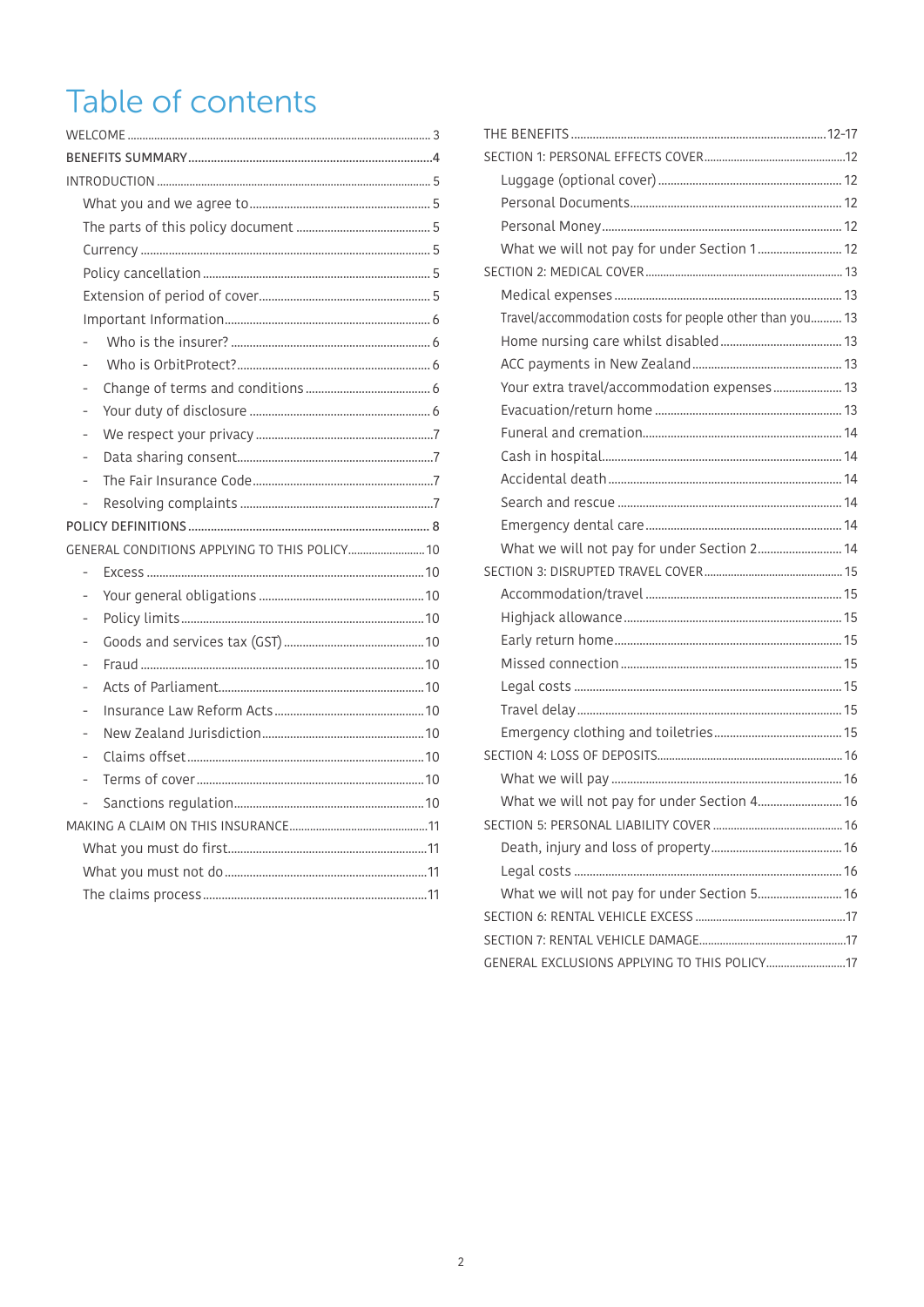## Experience NZ Travel Insurance - Prime Plan

This Policy Wording applies to all policies purchased on or after 7 May 2021

#### Welcome

Thank you for choosing **our** policy to protect **you**. This policy:

- has been carefully prepared to provide **you** with insurance cover while **you** are in New Zealand and while **you** are in transit between New Zealand and **your country of origin**, and
- includes travel to Australia and the **South Pacific** for short periods as long as **your journey** includes a period of time in New Zealand.

If **you** decide to undertake study in New Zealand **you** automatically receive important student benefits such as **loss** of unused tuition fees and reduced **excesses**. Please refer to the policy document for full details.

**We** have taken care to write the policy so that it is easy to read and understand. However, please read this policy carefully and call OrbitProtect immediately if **you** have any questions about the policy.

If **you** are calling from:

- within New Zealand, telephone 0800 478 833, or
- outside New Zealand, telephone +64 3 434 8151 (reverse charge).

#### YOU MUST READ ALL SECTIONS OF THIS POLICY CAREFULLY.

They tell **you** important information about the benefits of this policy, such as what **you** are covered for and what **you** are not covered for and any conditions on which the cover is dependent.

#### **Eligibility**

This OrbitProtect policy is available to everyone travelling to New Zealand who does not hold New Zealand Residence status.

#### Free Look Period

If **you** cancel this policy for any reason within the cooling off period which is within 7 calendar days of the date of purchase, **we** will give **you your** money back. **Our** money back guarantee ensures a refund of the entire

premium unless **you** have already:

- received a claim payment from **us**, or
- departed on **your journey**.

If **you** wish to cancel **your** policy and receive a full refund, please contact OrbitProtect within the cooling off period.

#### How to Contact Us

For enquiries, emergencies and claims, please contact OrbitProtect on:

- 0800 478 833 if **you** are calling from within New Zealand
- +64 3 434 8151 (reverse charge) if **you** are calling from overseas.

In the event of a claim please also refer to 'MAKING A CLAIM ON THIS INSURANCE' in this policy document.

The insurer of this product is Zurich Australian Insurance Limited ACN 000 296 640 (an overseas registered company incorporated in Australia) (ZAIL), trading as Zurich New Zealand.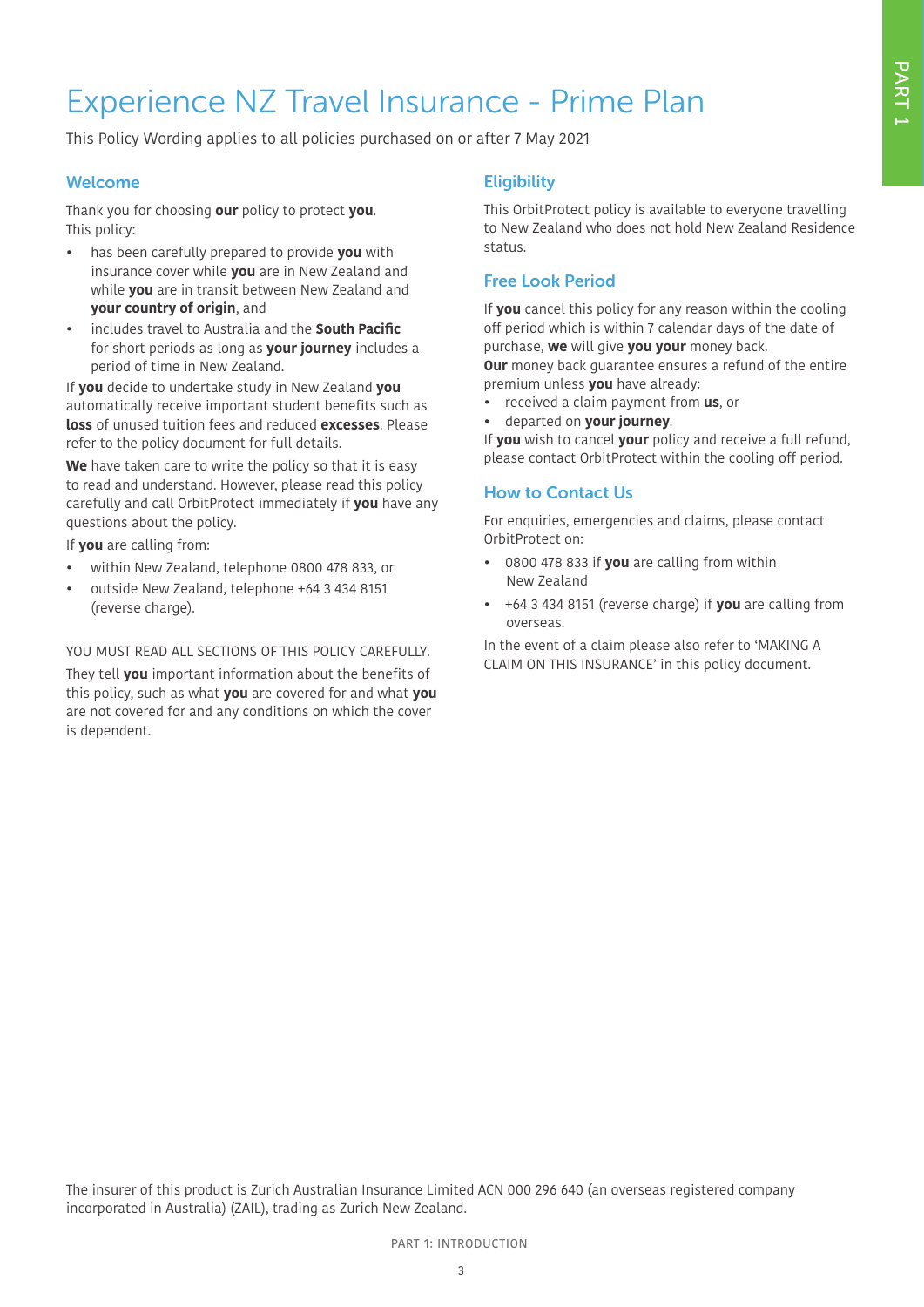## Benefits summary

**You** are covered in New Zealand, but where else does cover apply?

| If you travel from                                                                                                                                                                                        | then you are covered for a maximum of                                                                                        |
|-----------------------------------------------------------------------------------------------------------------------------------------------------------------------------------------------------------|------------------------------------------------------------------------------------------------------------------------------|
| Your country of origin to New Zealand and return                                                                                                                                                          | 9 days in transit for any one trip                                                                                           |
| New Zealand to Australia and the <b>South Pacific</b>                                                                                                                                                     | 31 days per trip during the period of insurance                                                                              |
| <b>Cover Benefits</b>                                                                                                                                                                                     | Cover limits (NZ\$)                                                                                                          |
| <b>Section 1 - Personal Effects Cover</b>                                                                                                                                                                 | <b>Prime</b>                                                                                                                 |
| Luggage and personal effects are covered for their replacement cost ("new for old")<br>irrespective of age. Clothing and footwear that are more than 12 months old are<br>settled on a depreciated basis. | Up to \$10,000, plus specified items.<br>Maximum cover on any item, pairs or sets of<br>items is \$2,500 without specifying. |
| Loss or damage of personal documents                                                                                                                                                                      | Up to \$1,000                                                                                                                |
| Theft of money                                                                                                                                                                                            | Up to \$500                                                                                                                  |
| <b>Section 2 - Medical Cover</b>                                                                                                                                                                          | <b>Prime</b>                                                                                                                 |
| Medical expenses                                                                                                                                                                                          | \$Unlimited#<br>#expenses must be incurred within 12 months of disablement.<br>Up to \$100,000                               |
| Other persons' travel and accommodation costs to travel to be with you                                                                                                                                    | A daily accommodation limit in New Zealand of<br>\$250 to a maximum of \$5,000 applies.                                      |
| Home nursing care whilst disabled                                                                                                                                                                         | Up to \$50,000                                                                                                               |
| Your extra travel/accommodation expenses                                                                                                                                                                  | Reasonable costs up to \$30,000                                                                                              |
| Evacuation/return to country of origin if you become disabled                                                                                                                                             | Unlimited for the travel expenses involved.<br>Up to \$20,000 for continuing medical costs                                   |
| Funeral and cremation, or returning remains to your country of origin                                                                                                                                     | Up to \$100,000                                                                                                              |
| Cash allowance whilst in hospital (after 24 hours)                                                                                                                                                        | Up to \$100 per day to a maximum of \$3,000 in<br>New Zealand and \$10,000 overseas.                                         |
| <b>Accidental death</b>                                                                                                                                                                                   | Up to \$25,000 (\$10,000 if under 16 years)                                                                                  |
| Private search and rescue                                                                                                                                                                                 | Up to \$10,000                                                                                                               |
| Emergency dental treatment                                                                                                                                                                                | Up to \$500 (increased to \$1,500 for dental<br>injury if covered by ACC in New Zealand)                                     |
| <b>Section 3 - Disrupted Travel Cover</b>                                                                                                                                                                 | <b>Prime</b>                                                                                                                 |
| Additional travel and accommodation costs if travel plans are disrupted by strikes,<br>weather, etc.                                                                                                      | Up to \$10,000                                                                                                               |
| Hijack allowance                                                                                                                                                                                          | Up to \$10,000                                                                                                               |
| Additional costs incurred on early return home                                                                                                                                                            | Up to \$10,000                                                                                                               |
| Missed connection costs                                                                                                                                                                                   | Up to \$10,000                                                                                                               |
| Legal costs for false arrest and/or wrongful detention                                                                                                                                                    | Up to \$10,000 (not in country of origin)                                                                                    |
| <b>Travel Delay</b>                                                                                                                                                                                       | Up to 3,000<br>The maximum daily limit is \$400 per day.                                                                     |
| Purchase of essential clothing and toiletries, if all your luggage is delayed for more<br>than 6 hours                                                                                                    | Up to \$200                                                                                                                  |
| <b>Section 4 - Loss of Deposits</b>                                                                                                                                                                       | <b>Prime</b>                                                                                                                 |
| Cancellation of travel and educational arrangements                                                                                                                                                       | Up to \$50,000                                                                                                               |
| <b>Section 5 - Personal Liability</b>                                                                                                                                                                     | <b>Prime</b>                                                                                                                 |
| Legal liability for accidental death or injury or property damage                                                                                                                                         | Up to \$2,500,000                                                                                                            |
| <b>Section 6 - Rental Vehicle Excess</b>                                                                                                                                                                  | Prime                                                                                                                        |
| Covering the policy excess you may need to pay when hiring a vehicle                                                                                                                                      | Up to \$2,000                                                                                                                |
| Section 7 - Rental Vehicle Damage - Consequential Loss                                                                                                                                                    | <b>Prime</b>                                                                                                                 |
| Covering loss of use charges you may need to pay to the hire company                                                                                                                                      | Up to \$5,000                                                                                                                |
| <b>Optional Luggage Increase</b>                                                                                                                                                                          | <b>Prime</b>                                                                                                                 |
| Personal effects cover can be increased for specified items. The maximum value per<br>item you can specify is \$10,000. Additional premium applies.                                                       | Up to \$30,000 for the total of all specified<br>items as specified on your Certificate of<br>Insurance                      |

PART 1: INTRODUCTION IMPORTANT: This table should be read in conjunction with the conditions, exclusions, limits, sub-limits and aggregate limits that apply to particular benefits in the policy wording.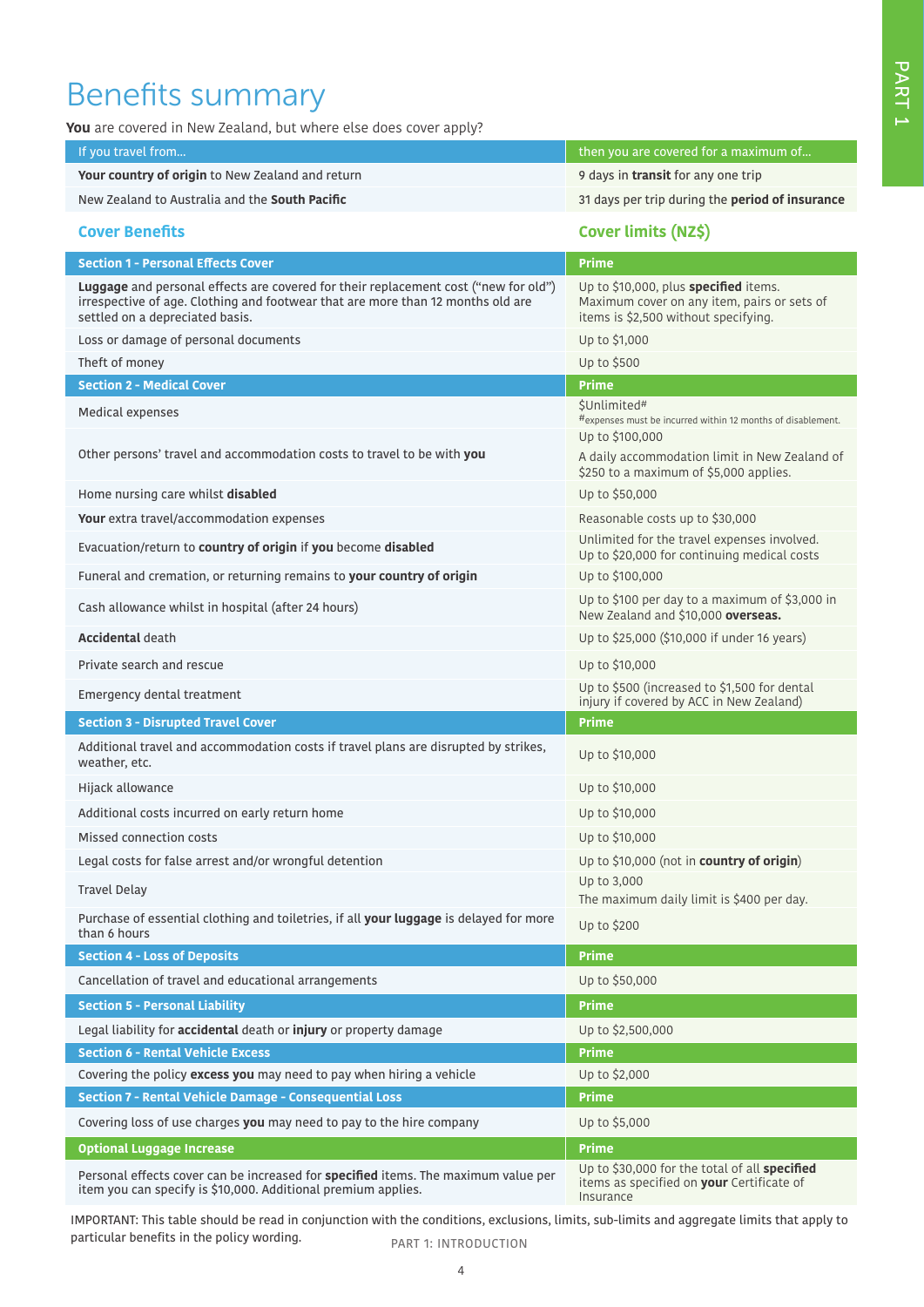## Introduction

#### What you and we agree to

By taking out this insurance policy **you** are making a legal contract. This means **you** agree to meet certain obligations and conditions. In return, **we** agree to provide specified insurance cover.

**You** agree to:

- pay the premium (including any government levies and taxes), and
- meet all obligations and conditions of the contract.

In return for this **we** agree to provide the insurance cover that is explained in the policy wording.

#### The parts of this policy document

**Your** policy consists of the following parts: THE POLICY DOCUMENT

This provides details about:

- the cover provided, and
- all the obligations and conditions connected with the policy.

#### THE CERTIFICATE OF INSURANCE

This is a separate document that goes with the policy document and shows the:

- specific details of **your** insurance
- commencement date
- **period of insurance**
- premium paid for the insurance, and
- amounts **you** are insured for.

#### **Currency**

All sums insured specified in this policy are in New Zealand dollars.

#### Policy cancellation

**You** can cancel this policy at any time by giving **us** written notice. If **you** cancel this policy within 7 calendar days of the date the policy was issued to **you**, **you** will be given a full refund provided **you** have not started travel or received a claim payment from **us**.

If **you** cancel this policy after 7 calendar days of the date the policy was issued to **you** and **you** have not received a claim payment from **us**, **we** will retain the proportion of the premium for the period the policy was in force and refund any unused premium based on a pro rata temporis calculation, less an administration and documentation fee of 20% of the original table premium.

If at any time **you** have:

- failed to comply with **your** 'Duty of Disclosure'
- made a misrepresentation to **us**
- given **us** false information, documentation or statements
- defrauded or attempted to defraud **us**
- failed to comply with a relevant provision of the Policy, or
- failed to notify **us** of matters as required by the Policy

#### **We** may:

- avoid the Policy from the beginning or cancel the Policy, and/or
- reduce **our** liability to **you** for any claim.

If **we** avoid or cancel the Policy for any of these reasons, **we** will do so by giving **you** notice by email, and:

- **we** will not pay claims
- **we** may retain any premium paid, and
- **your** cover and the cover of all insureds listed on **your**  Certificate of Insurance will end.

#### Extension of period of cover

If an event covered under this policy results in a delay outside of **your** control:

- where **you** are required to suspend **your journey** on the advice of a **registered medical practitioner**, or
- to any vehicle, vessel or aircraft in which **you** are travelling as a ticket holding passenger which results in **your journey** not being completed during the **period of insurance**,

this policy is extended to allow **you** to complete **your journey** by the next available and convenient transportation.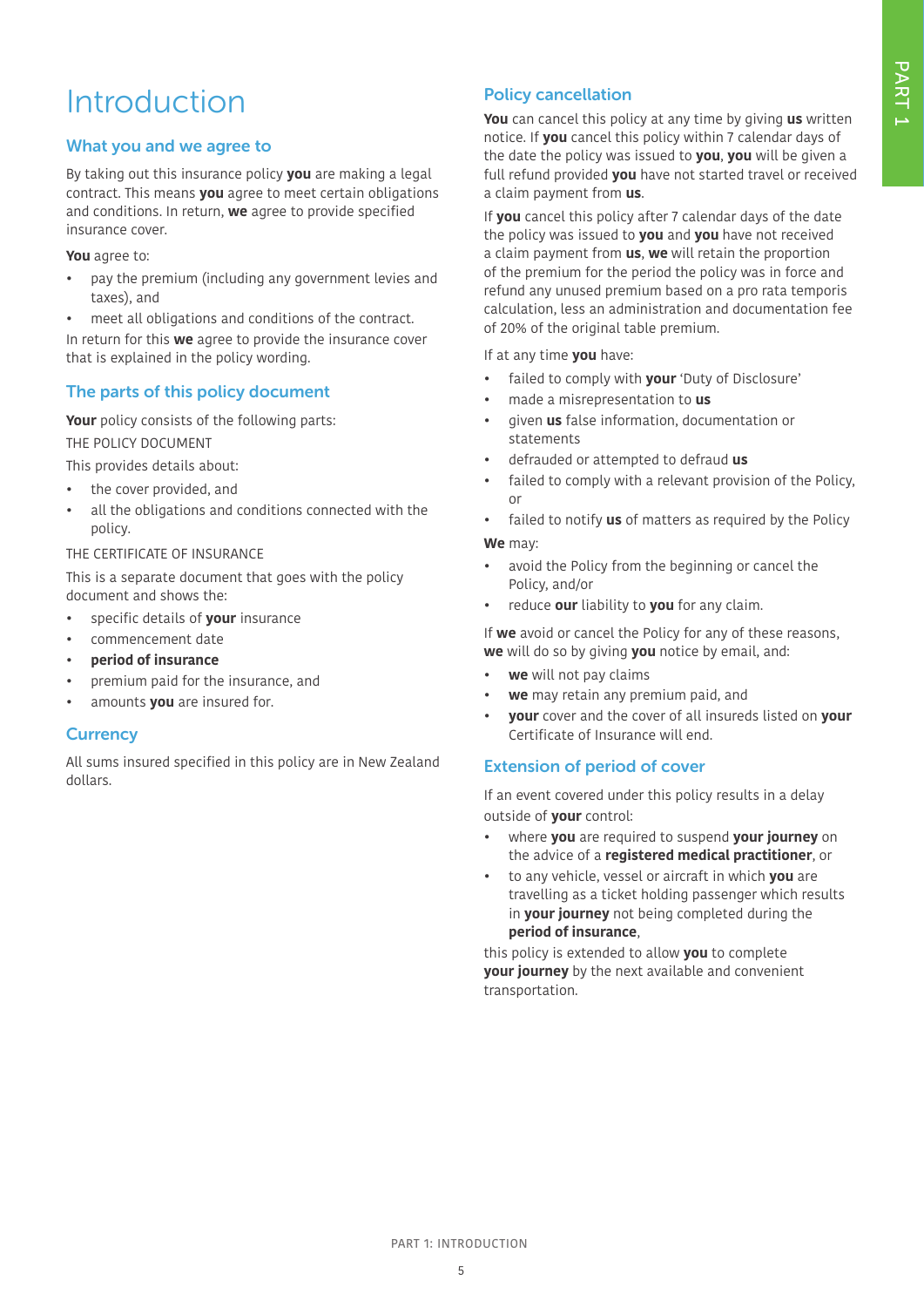## Important Information

#### Who is the insurer?

The insurer of this product is Zurich Australian Insurance Limited ACN 000 296 640 (an overseas registered company incorporated in Australia) (ZAIL), trading as Zurich New Zealand.

References to '**Us**', '**We**' and '**Our**' in this Policy Wording refer to Zurich New Zealand.

ZAIL is part of the Zurich Insurance Group, a leading multiline insurer that serves its customers in global and local markets. Zurich provides a wide range of general insurance and life insurance products and services in more than 210 countries and territories. Zurich's customers include individuals, small businesses, and mid-sized and large companies, including multinational corporations.

As at the date of issue of this document, ZAIL has an insurer financial strength rating of A+ from Standard & Poor's (Australia) Pty Ltd. This rating shows that the company has strong financial security characteristics. This is reviewed annually and may change from time to time, so please refer to zurich.co.nz/about-us/financial-strength. html to ensure it has not changed.

Standard & Poor's rating scale for an insurer's financial strength, together with a summary of Standard & Poor's description is: AAA (Extremely Strong), AA (Very Strong), A (Strong), BBB (Good), BB (Marginal), B (Weak), CCC (Very Weak), CC (Extremely Weak), R (Regulatory Supervision), NR (Not Rated). Ratings from 'AA' to 'CCC' may be modified by the addition of a plus  $(+)$  or minus  $(-)$  sign to show relative standing within the major rating categories. Further information on these ratings is available from www.standardandpoors.com.

An overseas policyholder preference applies. Under Australian law, if ZAIL is wound up, its assets in Australia must be applied to its Australian liabilities before they can be applied to overseas liabilities. To this extent, New Zealand policyholders may not be able to rely on ZAIL's Australian assets to satisfy New Zealand liabilities.

#### Who is OrbitProtect?

OrbitProtect Limited administers the policy (including customer service, medical assessments and claims management) and will usually arrange or the issue of the insurance, either directly or through one of OrbitProtect's representatives.

#### Change of terms and conditions

From time to time and where permitted by law, **we** may change parts of the Policy Wording document. **We** will issue an endorsement or other document to update the relevant information except in limited cases. Any updates which are not materially adverse to **you** from the view of reasonable person deciding whether to buy this insurance, may be found on orbitprotect.com. **You** can obtain an electronic copy of any updated information by calling 0800 478 833 (within New Zealand), or +64 3 434 8151 outside of New Zealand.

#### Your duty of disclosure

**You** have a legal duty of disclosure to **us** whenever **you** apply for or change an insurance policy.

WHAT YOU MUST TELL US

**You** have a general duty to disclose to **us** everything that **you** know, or could reasonably be expected to know, is relevant to **our** decision whether to insure **you** and, if **we** do, on what terms.

However, **your** duty does not require **you** to disclose anything:

- that reduces the risk to be undertaken by **us**
- that is generally well known
- that **we** know or, in the ordinary course of **our** business, ought to know, or
- in respect of which **we** have waived **your** duty.

IF YOU DO NOT TELL US SOMETHING

If **you** do not tell **us** anything **you** are required to tell **us**, **we** may cancel **your** contract or reduce the amount **we** will pay **you** if **you** make a claim, or both.

If **your** failure to tell **us** is fraudulent, **we** may refuse to pay a claim and treat the contract as if it never existed.

YOUR GENERAL DUTY APPLIES TO CHANGES

**Your** general duty applies in full when **you** change or reinstate the insurance policy.

WHO NEEDS TO TELL US

It is important that **you** understand **you** are disclosing to **us** and answering **our** questions for **yourself** and anyone else **you** want to be covered by the policy.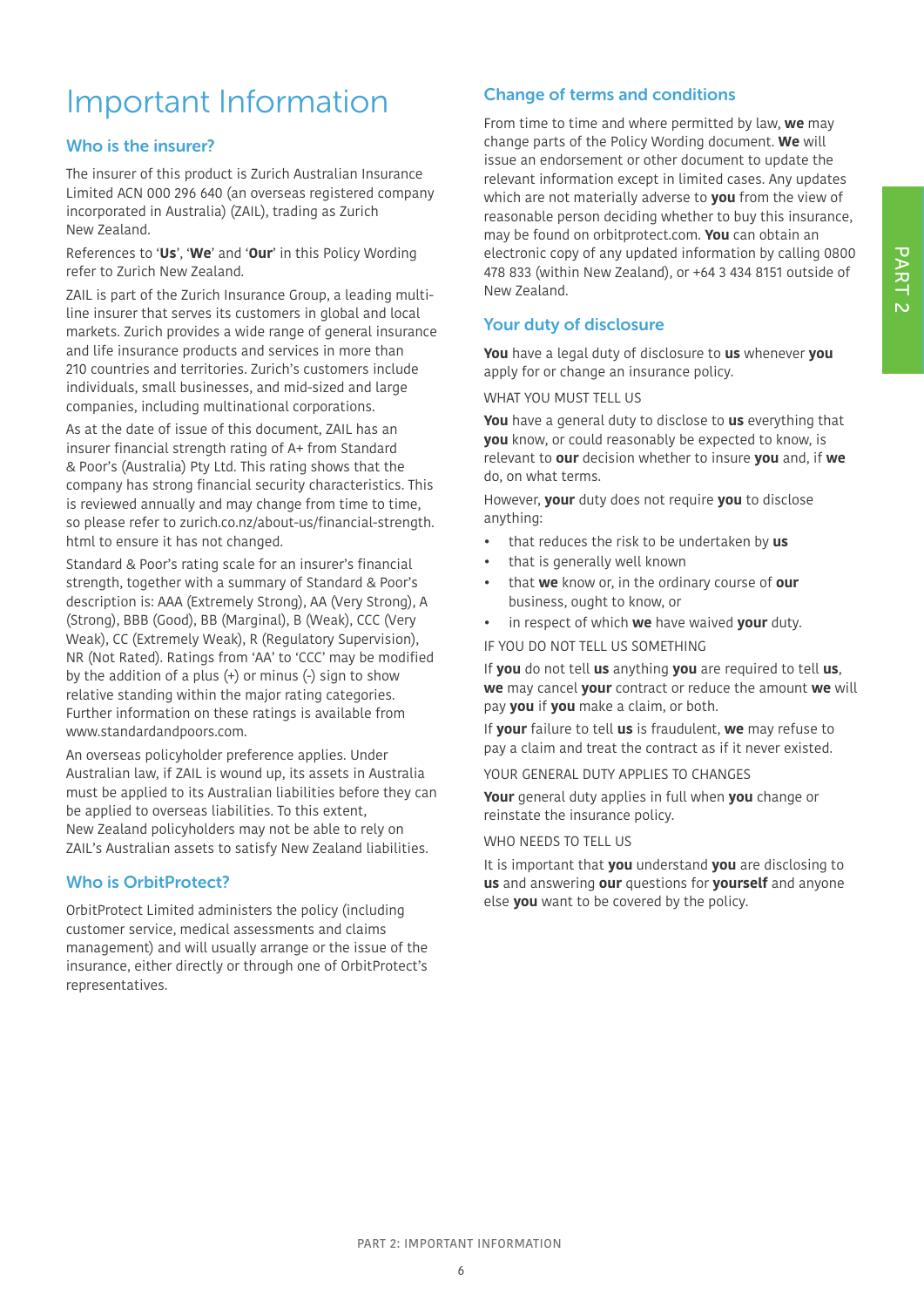## PART<sub>2</sub>

#### We respect your privacy

**We** adhere to the Privacy Act 1993 when **we** collect and handle **your** personal information. **You** have the right to access and correct **your** personal information. **We** collect personal information for the purposes of providing insurance services to **you**, including:

- evaluating **your** application
- evaluating any request for a change to any insurance provided
- providing, administering, and managing the insurance services following acceptance of an application, and
- investigating and if covered, managing claims made in relation to any insurance **you** have with **us** or other companies within the same group.

For further information on **our** privacy policy refer to zurich.co.nz/important-information/privacy.html

ORBITPROTECT PRIVACY OFFICER OrbitProtect Ltd Mail: PO Box 2011, Christchurch 8140, New Zealand Email: service@orbitprotect.com Call: (within NZ) 0800 478 833 (outside NZ) +64 3434 8151

Website: orbitprotect.com

ZAIL PRIVACY OFFICER Zurich New Zealand Mail: P.O. Box 497, Shortland Street, Auckland 1140, Call: 0508 987 424 Website: zurich.co.nz/important-information/privacy.html

#### Data sharing consent

In order to provide a seamless insurance service globally, OrbitProtect transfers data to Zurich New Zealand, the Insurer. Zurich New Zealand may transfer any data it has received from and any data it holds on **you** ('policyholder') to other units of Zurich Insurance Group Ltd, such as branches, subsidiaries, or affiliates within Zurich Insurance Group Ltd, cooperative partners of Zurich Insurance Group Ltd, coinsurance and reinsurance companies located in the country of the policyholder or abroad.

OrbitProtect, Zurich New Zealand and such recipients may use, process and store the data, in particular for the purpose of risk evaluation, policy execution, premium setting, premium collection, claims assessment, claims processing, claims payment, statistical evaluation or to otherwise ensure Zurich's global insurance service delivery.

If OrbitProtect or their agent is acting on **your** behalf, Zurich New Zealand is authorised to use, process and store data of the policyholder received from OrbitProtect or such agent, and to forward to OrbitProtect or such agent data of the policyholder relating to the execution of the policy and the collection of premiums and payment of claims.

OrbitProtect or Zurich New Zealand may procure data from government offices and third parties relating to the policyholder to assess a claim in the event of **loss** or damage.

Mail: Zurich New Zealand

PO Box 497, Shortland Street, Auckland 1140

#### The Fair insurance code

Zurich New Zealand is a signatory to the Fair Insurance Code. The Fair Insurance Code is a code of practice that:

- sets minimum service standards for insurance companies
- describes the responsibilities that **you** and **your** insurance company have to each other, and
- encourages professionalism in the insurance industry.

The Code covers all insurance products except health insurance and life insurance. The Code only applies to individuals and entities with 19 or fewer employees. Further information about the Code can be obtained from icnz.org.nz.

#### Resolving complaints

If **you** think **we** have let **you** down in any way, or **our** service is not what **you** expect (even if through one of **our** representatives), please tell **us** so **we** can help. If **you** have a complaint:

Contact OrbitProtect by phone on 0800 478 833 (within NZ) or +64 3 434 8151 (outside of NZ), or email service@orbitprotect.com

**You** will be put in contact with someone who can help resolve **your** complaint.

**We** aim to resolve **your** complaint fairly and promptly. However, if **you** are not satisfied **you** can refer the matter to the Insurance & Financial Services Ombudsman (IFSO), an independent body whose services are free to **you**. As a member **we** agree to accept the IFSO's decision where **we** are bound to do so.

**You** can contact the IFSO by:

- Mail: Insurance & Financial Services Ombudsman PO Box 10-845 Wellington 6143 New Zealand
- Call: 0800 888 202 or +64 (04) 499 7612
- Fax: +64 (04) 499 7614

Website: ifso.nz

Email: info@ifso.nz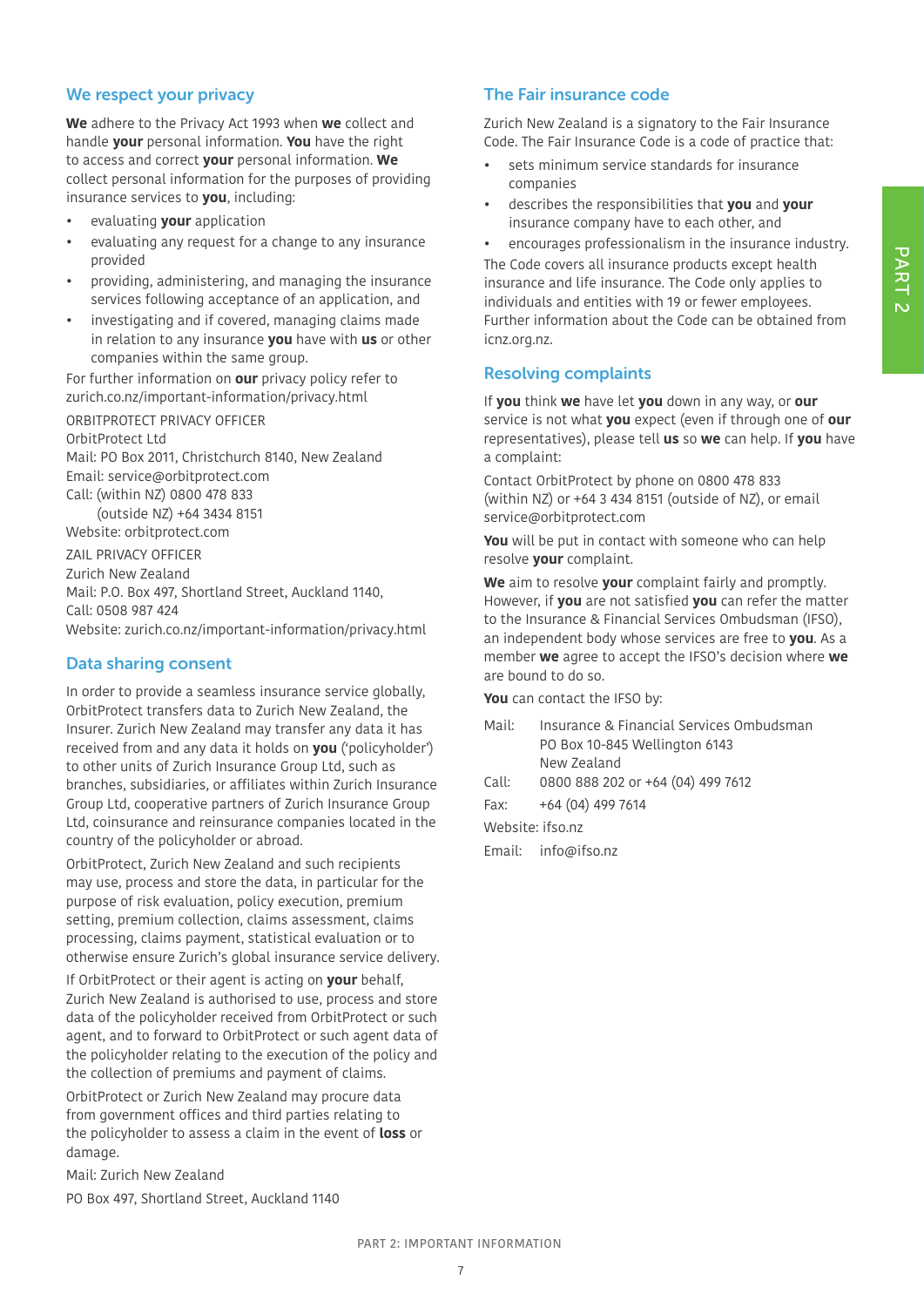## PART<sub>3</sub>

## Policy Definitions

Certain words in this policy have a specific meaning. These words are listed below, along with their definition (specific meaning). The definitions also apply to the plural and derivatives of the listed words, (for example, the definition of '**accident**' also applies to '**accidents**', '**accidental**' and '**accidentally**').

#### **Accident**

means a happening or event that is unexpected and unintended from **your** point of view.

#### **Act of Terrorism**

means either:

- an act, including but not limited to the use of force or violence and/or threat thereof, of any person or group(s) of persons, whether acting alone or on behalf of or in connection with any organisation(s) or government(s), which from its nature or context is done for, or in connection with, political, religious, ideological, ethnic or similar purposes or reasons, including the intention to influence any government and/or to put the public, or any section of the public in fear, or
- an act involving the use or release or the threat thereof of any nuclear weapon or device or chemical or biological agent.

#### **Cheating**

means whoever, by deceiving any person fraudulently or dishonestly induces the person so deceived to deliver any property to any person or to consent that any person shall retain any property or intentionally induces the person so deceived to do or omit to do anything which he would not do or omit if he were not so deceived, and which act or omission causes or is likely to cause damage or harm to that person in body, mind, reputation or property.

#### **Country of origin**

means the country where **your** home is, and from which **you** have travelled to New Zealand.

#### **Disablement**

When referring to **you**, means:

• an **accidental injury** or **illness** that requires treatment by a **registered medical practitioner** or dentist, and

When referring to a **relative**, means:

• a life-threatening **accidental injury** or **illness** that first appears during the **period of insurance**.

'**Disability**' and '**disabled**' have the same meaning.

#### **Education provider**

means an educational institution which is a signatory to the Code of Practice for Pastoral Care of International Students as established under section 238F of the Education Act 1989.

#### **Epidemic**

means a fast-spreading contagious or infectious disease or **illness** in an area as documented by a recognised public health authority.

#### **Excess**

means the amount of the claim **you** must meet. It is not covered by this insurance, and **we** will deduct it from the claim.

#### **Financial failure**

means bankruptcy, provisional liquidation, liquidation, insolvency, appointment of a receiver or administrator, entry into a scheme of arrangement, statutory provision or anything of a similar nature.

#### **Illness**

means sickness or disease that first manifests itself during the **period of insurance**.

#### **Injury**

means internal or external bodily **injury** caused solely and directly by:

- violent, **accidental**, external and visible means, or
- medical misadventure, and
- that first manifests itself during the **period of insurance**.

#### **Journey**

means **your** travel, to New Zealand from **your country of origin** and return, including stopovers in other **overseas** countries, commencing once **you** have left **your country of origin** and ceases on the expiry date shown on **your** Certificate of Insurance or on **your** arrival back in **your country of origin**, whichever occurs first.

If during the **period of insurance you** return to **your country of origin** for a short term visit only, then cover under this policy is limited to Section 4 Loss of Deposits and Section 3.1 Accommodation/travel for the period **you**  are there. Full cover recommences once **you** leave again for New Zealand.

#### **Loss**

means physical loss, damage or destruction.

#### **Luggage**

means **your** baggage, personal effects that are taken with **you** or purchased by **you** when travelling during **your journey**.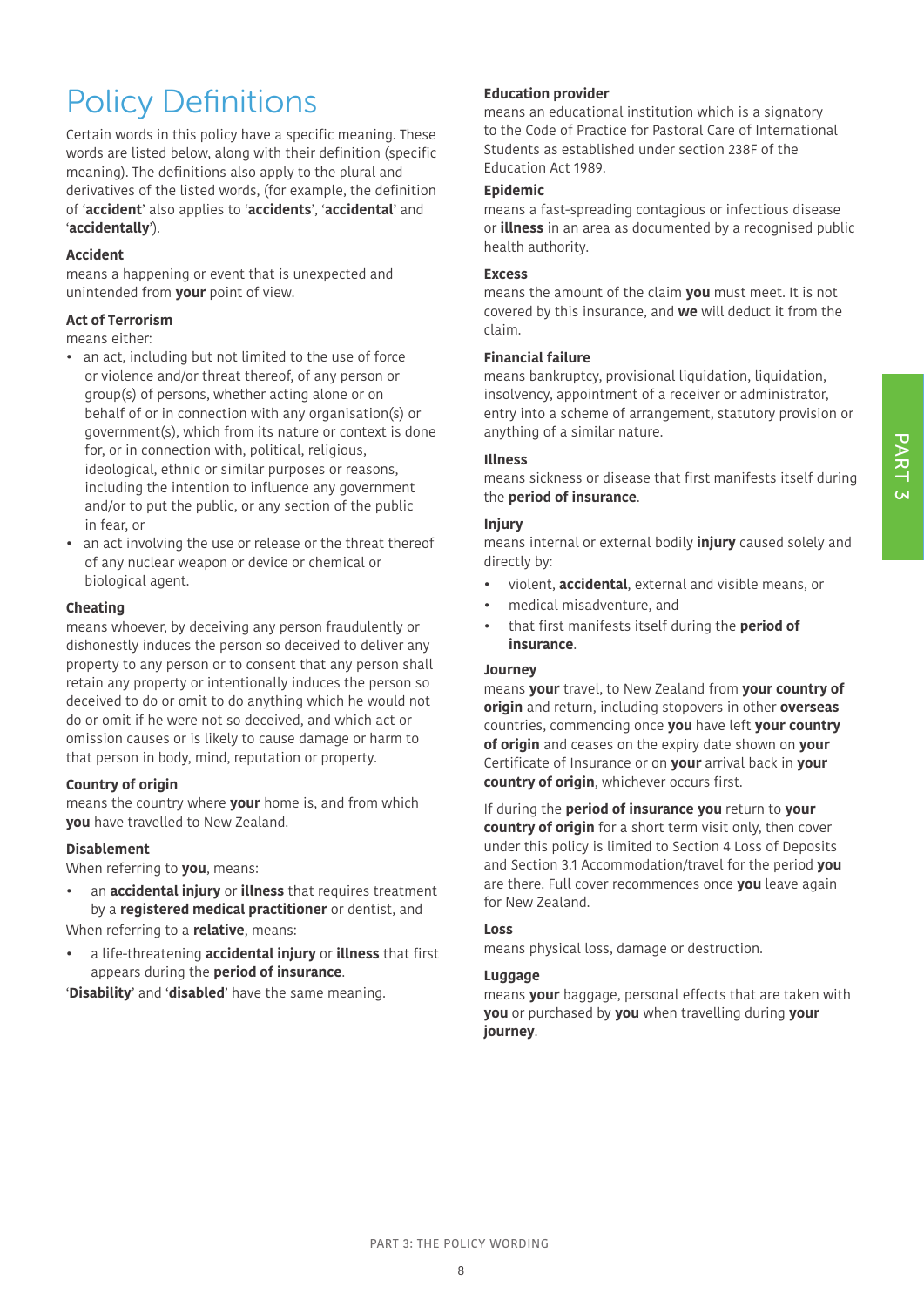#### **Overseas**

means a country **you** have a stopover in, not exceeding nine days, or 31 days for Australia or islands of the **South Pacific** but not including **your country of origin** and New Zealand.

#### **Pandemic**

means an **epidemic** that is expected to affect an unusually large number of people or involves an extensive geographic area.

#### **Period of insurance**

means the period within which **your** policy coverage is effective. Cover start dates vary with policy sections and should be read in conjunction with the terms and conditions of each policy section.

**•** Section 4 Loss of Deposits

In respect of costs relating to **your** travel arrangements and any other non recoverable deposits paid for arrangements made that fall into the period of insurance. Cover starts from when the premium is paid to **us** and cover is confirmed by the issue of **your** Certificate of Insurance.

**•** All other Sections

In respect of all other Sections, cover starts from the time **you** commence **your journey** and ceases on **your** arrival back in **your country of origin** or the expiry date shown on **your** Certificate of Insurance (whichever occurs first).

#### **Pre-existing medical condition**

means any of the following:

- a physical defect, medical condition or disease for which treatment (including medication) or professional advice of any kind (from a medical adviser or other adviser) has been received or prescribed in the six months before the policy starts, and/or
- an ongoing medical condition or **disability** that exists when the policy starts.

In respect to **you** only, any medical condition, disease or **disability** not otherwise excluded that **we** would consider to be a **pre-existing medical condition** that developed during the currency of a previous OrbitProtect policy is automatically insured under this policy provided there is unbroken OrbitProtect coverage from the date the condition, disease or **disability** developed.

#### **Public place**

means any area to which the public has access (whether authorised or not).

#### **Registered medical practitioner**

means a person, acceptable to **us**, who:

- is not **you**, **your relative**, business partner or associate, and
- in New Zealand, is a doctor registered with the Medical Council of New Zealand and practising as a medical practitioner in New Zealand, or
- being **overseas** or in **your country of origin**, is a registered and practising medical practitioner in the country where **you** require treatment.

#### **Relative**

#### means **your**:

- spouse, de facto partner, fiancé, fiancée
- child, step-child, grandchild
- brother, sister, brother-in-law, sister-in-law, or
- parent, step-parent, grandparent, guardian, parent-inlaw.

#### **Rental vehicle**

means a vehicle such as a sedan, station wagon, SUV or mobile home not exceeding 6 tonnes each, rented from a licensed motor vehicle rental agency. It also includes mopeds or motorcycles up to 200cc.

#### **South Pacific**

means any of the following destinations:

American Samoa, Cook Islands, Fiji, French Polynesia, Kiribati, Lord Howe Island, New Caledonia, Niue, Norfolk Island, Samoa, Tonga, Tuvalu, Vanuatu.

#### **Specified**

means the item or items of **luggage you** have detailed on our application form, are noted on the Certificate of Insurance and **you** have paid an additional premium for.

#### **Transit**

means travel including diversions to a maximum of nine days to New Zealand enroute to or from **your country of origin**.

#### **Unattended**

means:

- You did not observe the loss/theft, or
- At a distance from You such that You do not have a good chance of preventing any attempted theft.

#### **We**

means Zurich New Zealand. '**Our**' and '**us**' have the same meaning.

#### **You**

means the person(s) shown in the Certificate of Insurance as the 'person insured' including your dependent children aged 18 years or under when they are shown in the Certificate of Insurance. '**Your**' and '**yourself**' have the same meaning.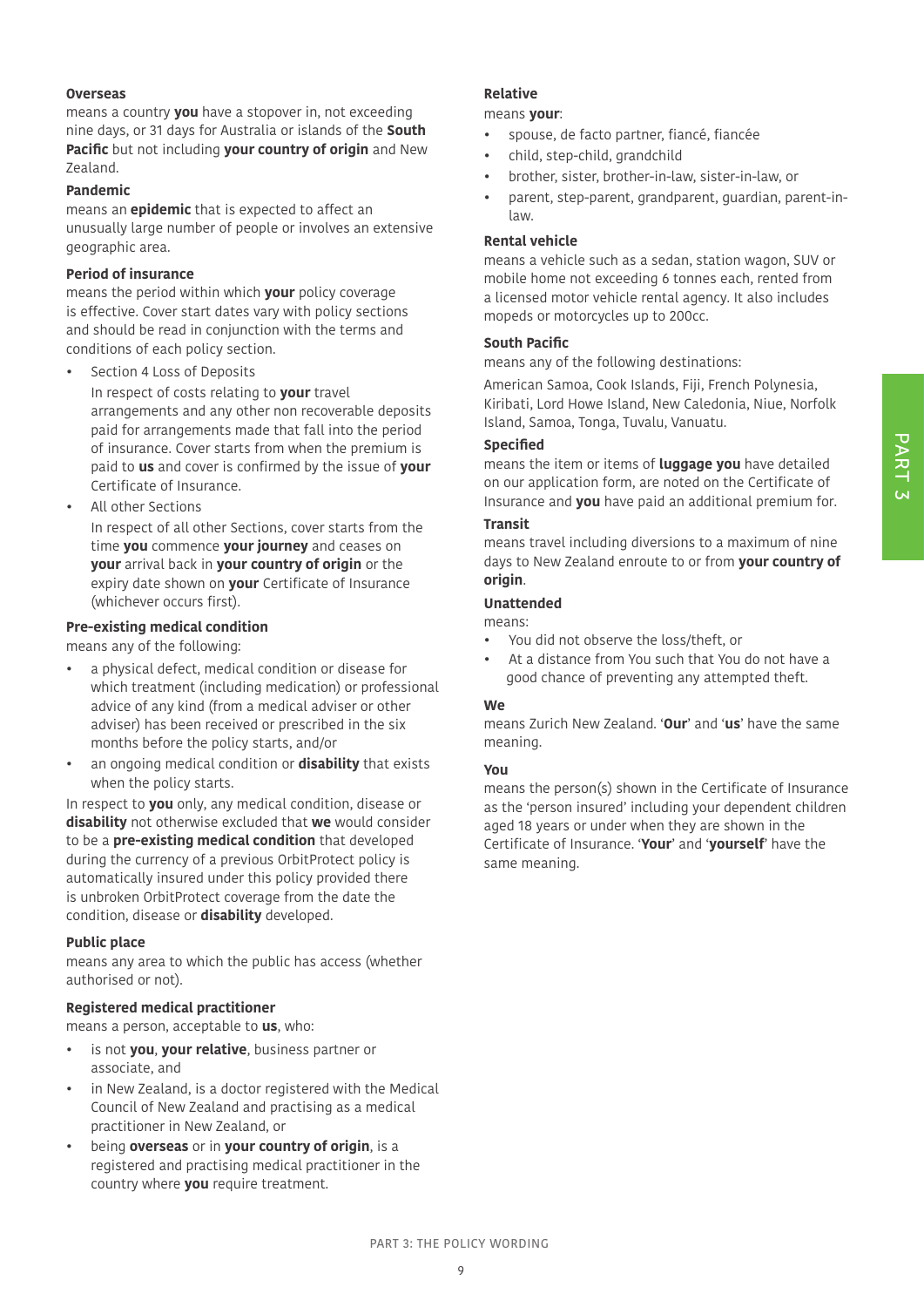## General Conditions

#### 1. Excess

The **excess** is the first amount of a claim **we** will not pay for. An **excess** of \$75 in total applies to any claim arising from a separate event other than those **you** make under Section 3.7 Emergency Clothing and toiletries and Section 3.6 Travel Delay, which is subject to a 6 hour time delay. If **you** decide to undertake study in New Zealand with an **education provider** the **excess** does not apply to Section 2 Medical Cover during the period of education.

#### 2. Your general obligations

As well as the specific conditions and obligations explained in the different sections of this policy, there are also general obligations that apply to all sections. These are listed below:

- a. **Your** obligation to meet all conditions and obligations **You** must comply with all the conditions and obligations of this contract. If **you** don't, **we** will not pay **your** claim.
- b. **Your** obligation to tell the truth **You** must ensure that all statements **you** make on the following forms (or any other statements, declarations or information that **you** supply to support them) are true and correct:
	- the application, variation or proposal form, and
	- the claim form.
- c. **Your** obligation to avoid **loss** or liability
	- i. **You** must take reasonable care at all times to:
		- make sure that all property covered by this policy is kept safe and protected from possible **loss**, and
		- avoid any **accident** for which **you** could be held legally liable.
	- ii. **You** must not intentionally or recklessly cause **loss**:
		- to any property covered by this policy, or
		- for which **you** could be held legally liable.
	- iii.**You** must not allow or permit anyone else to cause **loss** or liability in any way.

Some sections of this policy can cover other people as well as **you**. To gain the benefit of any cover, they must also meet all the relevant conditions and obligations that **you** are required to meet.

#### 3. Policy limits

Where a sum insured is shown in any section of this policy, that amount is the most **we** will pay under that section. All sums referred to under this policy are in New Zealand dollars.

#### 4. Goods and Services Tax (GST)

Where any part of this policy specifies any of the following:

- a. sum insured
- b. **excess**
- c. sub-limits
- d. maximum amount payable for any item or type of property, or
- e. maximum amount payable for any type of **loss**,

then these amounts include GST and all other taxes.

#### 5. Fraud

**We** are not liable to pay any claim if **you**, or anyone authorised by **you**, use fraudulent means to:

- a. arrange or extend this policy, or
- b. make any claim against the policy.

#### 6. Acts of Parliament

Where this policy refers to any Act of Parliament, it includes any regulations and amendments to that Act. It also includes any replacement Act or Regulation.

#### 7. Insurance Law Reform Acts

The conditions, obligations and exclusions shown in this policy are subject to **your** rights under the Insurance Law Reform Acts.

#### 8. New Zealand Jurisdiction

This policy is governed by New Zealand law. Any dispute relating to the policy will be determined by New Zealand Courts only.

#### 9. Claims offset

There is no cover under this policy for any loss or event or liability which, but for this policy, would be or is covered under any other insurance policy, health or medical scheme or Act of Parliament or to the extent that free health care or treatment is readily available in New Zealand or under any reciprocal health agreement between the Government of New Zealand and the Government of any other country or is payable by any other source or a Health Insurance Policy obtained as a condition of **your** entry visa into New Zealand. **We** may, unless prohibited or precluded by any law of any country relevant to the loss or event or liability, however pay the difference between what is payable under the other insurance policy, health or medical scheme or Act of Parliament or reciprocal health agreement or such other source and what **you** would be otherwise entitled to recover under this policy.

#### 10. Terms of cover

The issuing of a policy shall be at **our** sole discretion. **We** may decline to offer cover or choose to offer cover on different terms and conditions, regardless of whether cover has been offered previously.

#### 11. Sanctions regulation

Notwithstanding any other terms or conditions under this policy, **we** shall not be deemed to provide coverage and will not make any payments nor provide any service or benefit to **you** or any other party to the extent that such cover, payment, service, benefit and/or activity of **yours** would violate any applicable trade or economic sanctions, law or regulation.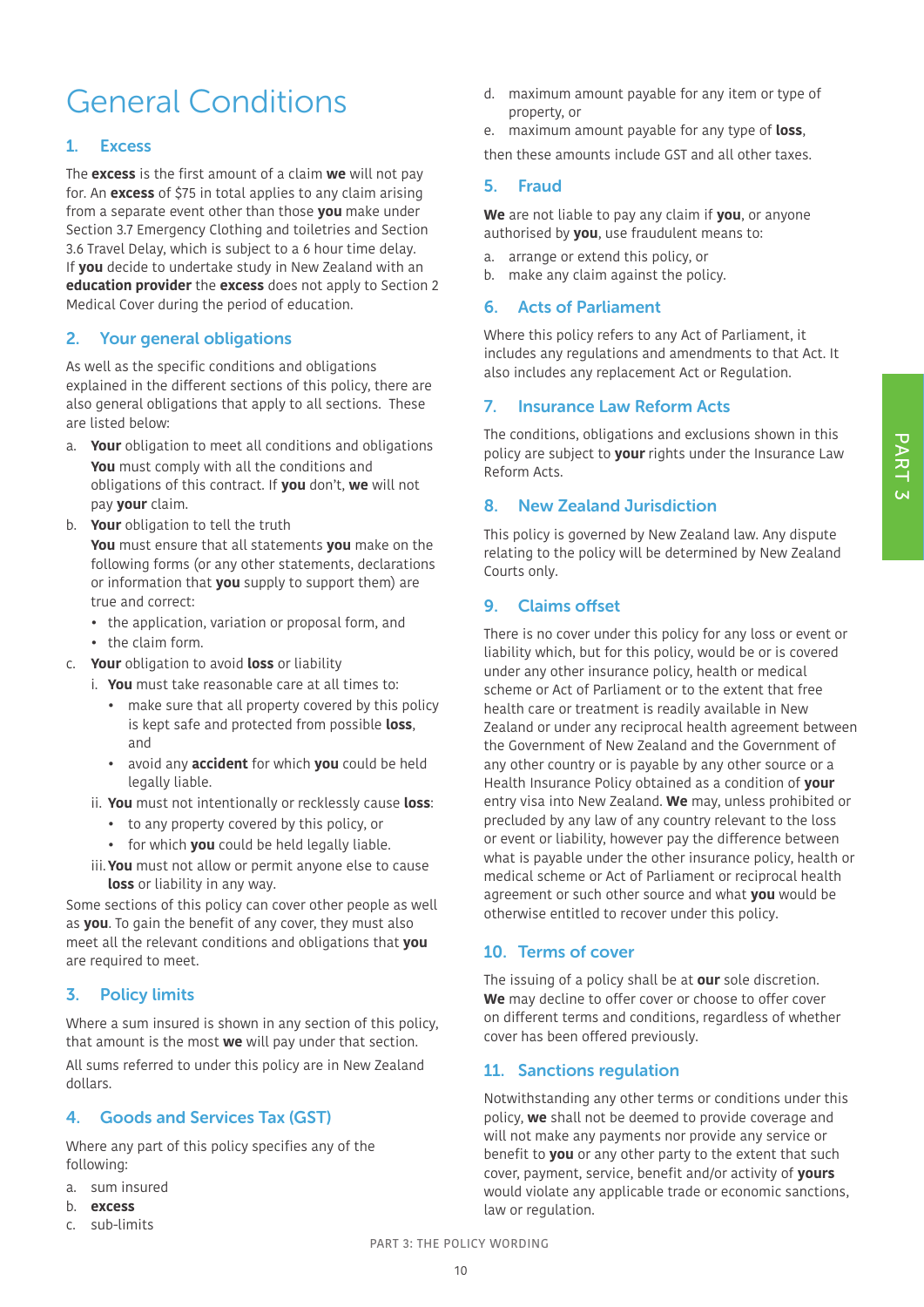### Making a claim on this insurance

#### What you must do first

As soon as **you** are aware of any event that is likely to result in a claim under any section of this policy, **you** must follow all instructions listed below that apply to **you**.

- 1. Contact OrbitProtect on 0800 478 833 or +64 3 434 8151 reverse charge (if overseas) if **you**:
	- a. are going to be hospitalised
	- b. plan to cut short or alter **your** travel arrangements because of any medical condition, or
	- c. have lost all **your luggage** or money.
- 2. Notify **us** as soon as possible (or at the latest within 21 days of you becoming aware of any incident which gave rise to a claim under this policy).
- 3. Take prompt steps to minimise any **loss** or liability and avoid any further **loss** or liability.
- 4. Report to the police or relevant authorities within 24 hours if **you** suspect that **you** have been the victim of burglary, theft, arson or intentional damage. A written report must be obtained at that time.
- 5. Inform the police or relevant authorities within 24 hours about any **loss** of property. A written report must be obtained at that time.
- 6. Take reasonable steps to obtain details of any other person, property or vehicle involved, and witnesses.
- 7. Lodge a written claim against any person, party, hotel or transport provider that may be legally liable.
- 8. In the case of **injury** within New Zealand covered by the Injury Prevention Rehabilitation and Compensation Act 2001, **you** must take all necessary steps to make and follow up a claim with the ACC.
- 9. Obtain an "Irregularity Report" from Transport providers where they are responsible for **your loss** or damage to **your luggage**.

To make a claim under this policy, **you** must then follow the instructions provided under 'The claims process' section in this policy.

#### What you must not do

#### **You** must not:

- 1. admit responsibility for any **accident**
- 2. dispose of any property that **you** intend to claim for, or
- 3. say or do anything that may prejudice **our** ability to: a. defend any claim made against **you**, or
	- b. make recovery from any other person who may be responsible for **your** claim.

#### The claims process

- 1. MAKING A CLAIM
	- To make a claim, **you** must:
	- a. fully complete **our** Claim Form (online at www. orbitprotect.com) as soon as possible
	- b. give **us** free access to examine and assess the claim
	- c. provide any other information or assistance that **we** reasonably request to support **your** claim
	- d. send any letter of demand or court documents that **you** receive relating to the claim to **us** immediately
	- e. provide a statutory declaration to verify the claim (if **we** request it)
	- f. submit to examination under oath by any person **we** nominate (if **we** request it), and
	- g. authorise disclosure to **us** of any personal information about **you** held by any other parties, which is relevant to the claim.

After **you** have made a claim, **we** have the sole right to act in **your** name and on **your** behalf to negotiate, defend or settle any liability. If **we** do this, it will be at **our** expense.

**We** may decide at any time to pay **you**:

- the total sum insured under 'Section 5 Personal Liability Cover', or
- any lesser amount for which a claim against **you** can be settled as full settlement of any claim under that Section.

If **we** do this, **we** have no further liability to **you**, except for any legal costs **you** have incurred up to the time of **our** payment.

2. ONCE THE CLAIM IS ACCEPTED

After **we** have received a claim under this policy, **we** have the right to take over (in full) any legal rights of recovery **you** have. If **we** do this, **we** may exercise these rights for **our** own benefit, and at **our** own expense, and **you** must fully cooperate to allow **us** to do this.

If any lost or stolen property for which **we** have paid a claim is later found or recovered, **you** must:

- tell **us** immediately, and
- return the property to **us** if **we** request it.

**We** have the right to keep any property for which **we** have paid a claim, including any proceeds of its sale.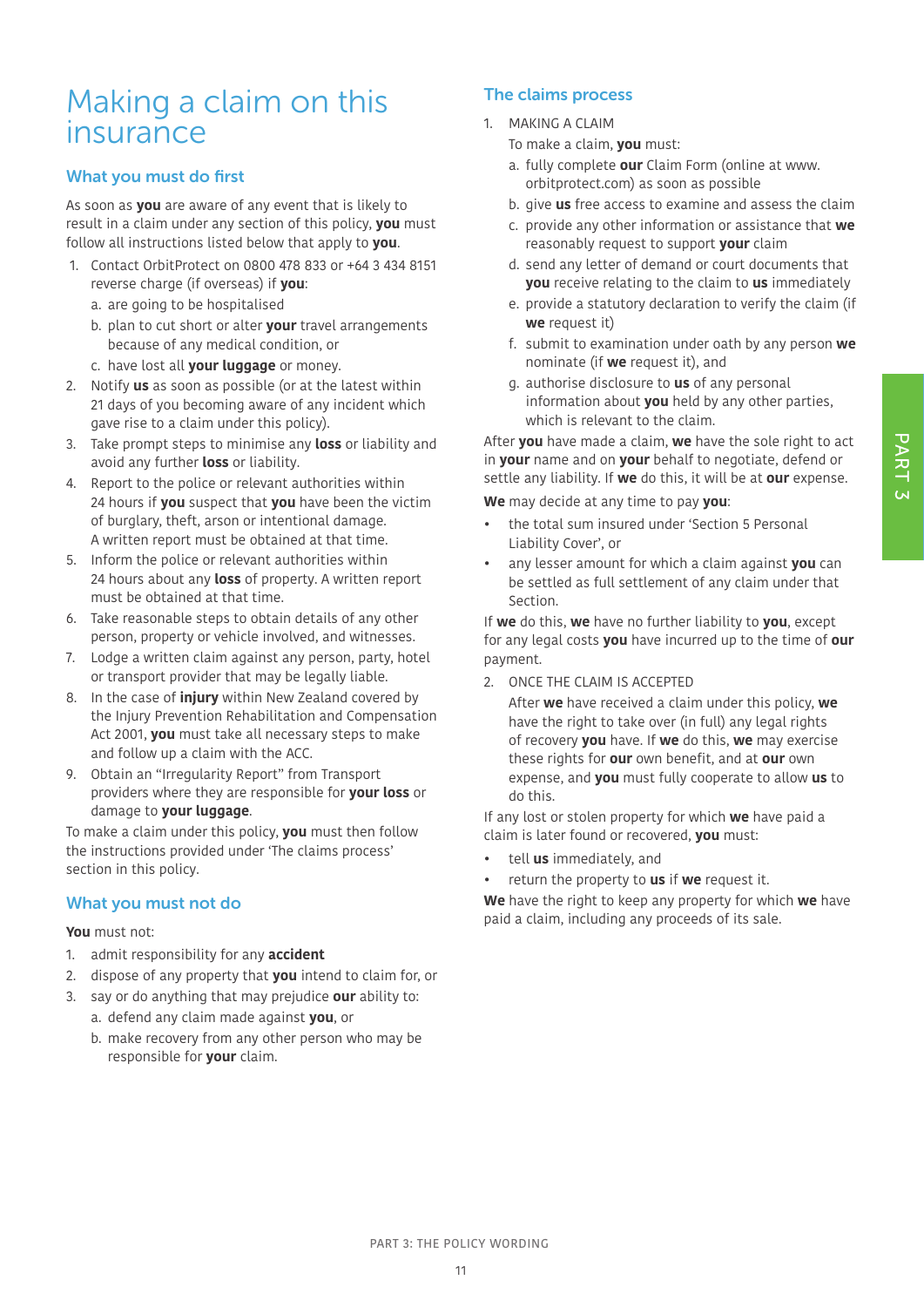## The Benefits

#### SECTION 1: PERSONAL EFFECTS COVER

#### **1.1 Luggage**

If **your luggage** suffers **accidental loss** during the **period of insurance we** will pay:

- a. up to a maximum of \$2,500 per item, set or pair of items that are not **specified**, and up to \$10,000 in total for all items that are not **specified**, and
- b. up to a maximum of \$10,000 per item, set or pair of items that are **specified**, and up to \$30,000 for the total of all **specified** items as specified on **your** Certificate of Insurance.

**We** will at **our** option:

- i. repair it
- ii. replace it, or
- iii. pay **you** an amount that covers **your loss** (taking into account depreciation and wear and tear for clothing or footwear more than one year old).

#### **1.2 Personal Documents**

**We** will pay **you** up to \$1,000 to cover the non-recoverable cost of replacing personal documents (including credit cards) that are:

a. stolen or suffer **accidental loss**, or

b. used by an unauthorised person during the **period of insurance**.

#### **1.3 Personal Money**

**We** will pay up to \$500 to cover the theft or **accidental loss** during the **period of insurance** of **your** personal money, including

- a. bank notes
- b. coins, or
- c. monetary vouchers used for the **journey**.

WHAT WE WILL NOT PAY FOR UNDER SECTION 1 Also refer to General exclusions page 17-18. Policy conditions page 10-11.

**We** will not pay for:

- 1. The electrical or mechanical breakdown of any article.
- 2. The scratching or breakage of:
	- a. fragile articles
	- b. brittle articles, or
	- c. electronic components

 unless the scratching or breakage is caused by a collision involving a vehicle in which **you** are travelling. (Note: this exclusion does not apply to spectacle lenses, binoculars, computers, mobile phones and photographic or video equipment).

- 3. Wear and tear, deterioration, or **loss** caused by: a. atmospheric or climatic conditions
	- b. any process of cleaning, repairing, restoring or altering, or
	- c. faulty workmanship.
- 4. The **loss** or theft of **luggage** that **you** leave **unattended** in a **public place**.
- 5. The theft of **luggage** from an unlocked vehicle.
- 6. More than \$10,000 in total for **luggage** that is left in a locked but **unattended** vehicle.
- 7. The **loss** of a bicycle or sports equipment while in use.
- 8. **loss**, theft or damage of drones (including attached and unattached accessories) whilst in use.
- 9. Unaccompanied **luggage** or **luggage** that is shipped under any air, road, marine or postal freight contract.
- 10. Tools of trade, or travellers samples used for business.
- 11. The **loss** in value or shortage of money caused by mistakes or omissions by any person or currency fluctuation.
- 12. Any **loss** of bullion.
- 13. The **loss** or theft of personal money or personal documents (including bank notes, coins, monetary vouchers and credit cards) if at the time of **loss** they are not:
	- a. under **your** personal supervision from your person
	- b. in a securely locked building or part of a building or securely locked vehicle, or
	- c. contained in a securely locked safe or strong room in any unlocked building or part of a building.
- 14. for any loss or damage caused by or attributed to the act of **cheating** by any person.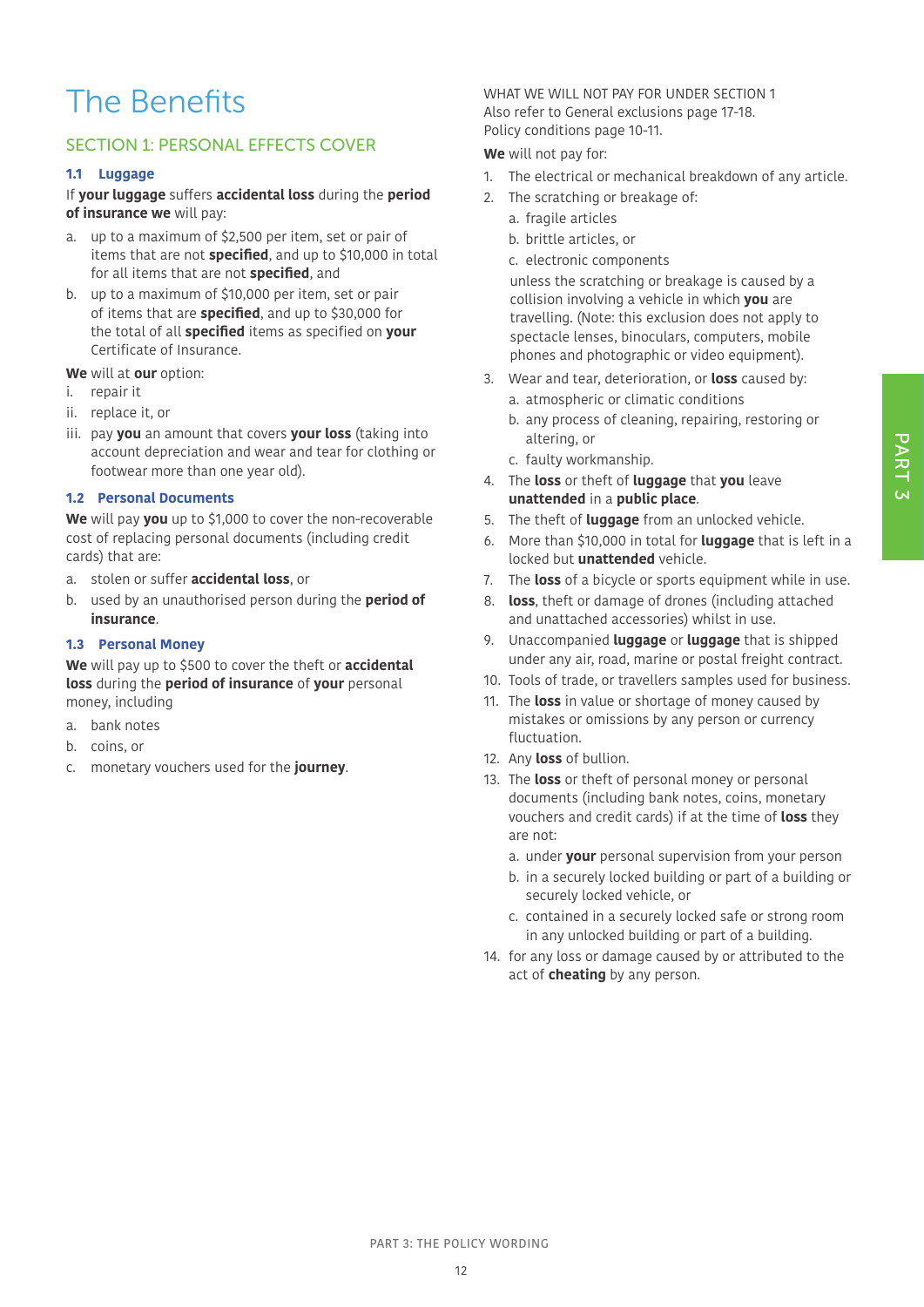#### SECTION 2: MEDICAL COVER

#### **2.1 Medical expenses**

During **your journey we** will pay for **your** reasonable medical expenses (including ambulance, hospital, surgical and medical treatment fees) provided that:

- a. **you** incur the expenses as a result of becoming **disabled** by **accidental injury** or **illness**
- b. the **injury** or **illness** occurs or first arises during the **period of insurance**, and
- c. **you** incur the expense within 12 months of the date of **disablement**.

#### **2.2 Travel/accommodation costs for people other than you**

If **you** become **disabled** during **your journey** and are hospitalised, **we** will pay the travel and/or living expenses of up to two persons to travel to and/or stay with **you** while **you** are hospitalised provided that:

- a. **you** do not become **disabled** in **your country of origin**
- b. person(s) who travel(s) to/stay(s) with **you** is **your** spouse, **your** travelling companion(s) or other nominated person(s) who have been approved by **us**
- c. a **registered medical practitioner** provides written advice that it is necessary for someone to be with **you**,
- d. the expenses of person(s) who travel(s) to and/or stay(s) with **you** is/are of the same standard or fare class as those originally utilised by **you** for **your** trip (unless **we** agree in writing to a fare upgrade)
- e. the maximum benefit payable does not exceed \$100,000
- f. the maximum living expenses benefit while in New Zealand is \$250 per day, and \$5,000 in total, and
- g. the expenses don't include any costs incurred once **you** have returned to **your country of origin**.

#### **2.3 Home nursing care whilst disabled**

**We** will pay up to \$50,000 for the cost of care provided by a registered nurse (if this is required by the **registered medical practitioner** attending **you**) immediately following **your** discharge from a hospital after having had treatment covered by **us**.

#### **2.4 ACC payments in New Zealand**

If **you** suffer an **injury** while in New Zealand **you** must first apply to ACC (Accident Compensation Corporation) for treatment. Where **your** costs are not fully met by ACC **we** may top up any payments to meet **your** incurred costs. However, **we** will not make any payments where **you** do not take all reasonable steps to pursue **your** claim through ACC. Where ACC provides cover for an **injury**, **you** must obtain their prior approval for the provision for treatment in hospital.

If **we** accept **your** claim **we** will pay the difference between what **you** are entitled to recover from ACC and what **you** are covered for under this policy.

If **your** claim is declined by ACC in all or in part, **we** may at **our** discretion pay **you** for the incurred cost of treatment that are covered under this policy provided **you** give **us** all necessary documentation showing that **your** claim has been declined, and any other relevant documentation from ACC.

#### **2.5 Your extra travel/accommodation expenses**

If **you** become **disabled** during **your journey**, **we** will pay for **your** additional travel and/or accommodation expenses while **you** are **disabled**, provided that the expenses:

- a. are a reasonable amount
- b. are of the same standard or fare class as those originally selected by **you** for **your** trip (unless **we** agree to a fare upgrade in writing), and
- c. don't include any costs that **you** incur:
	- i. after **you** have resumed **your journey**, or
	- ii. once **you** have returned to **your country of origin**
- d. the maximum benefit payable does not exceed \$30,000

#### **2.6 Evacuation/return home**

If **you** become **disabled** while in New Zealand or **overseas**, during the **period of insurance** and request to be evacuated to another location (including another country) to receive medical treatment, **we** will pay:

- a. the actual and reasonable evacuation transport and travel expenses, and
- b. up to \$20,000 for **your** reasonable, necessary continuing medical costs incurred as a direct result of the medical event causing **your disablement**, for a period of up to 12 months.

The following conditions must be met under Section 2.6:

- 1. **You**, or someone acting on **your** behalf, must contact **us**, so **we** can assess **your** medical reasons and decide if it is medically necessary for **you** to be repatriated/ evacuated.
- 2. The decision to evacuate or return is made by **us**.
- 3. If **we** agree that it is medically necessary to repatriate/ evacuate **you**, **we** will decide:
	- a. the destination that **you** return or evacuate to
	- b. the method and route of **your** repatriation, taking into account **your** original travel itinerary and medical requirements.
- 4. The **registered medical practitioner** who attends **you** at the time of the **disablement** provides written advice that the return or evacuation is medically necessary and that **you** are fit to travel.
- 5. The travelling expenses that **you** incur are of the same standard or fare class as those originally selected by **you** for **your** trip (unless **we** agree to a fare upgrade in writing).
- 6. **You** already have a return ticket between New Zealand and **your country of origin**.

#### **2.7 Funeral and cremation**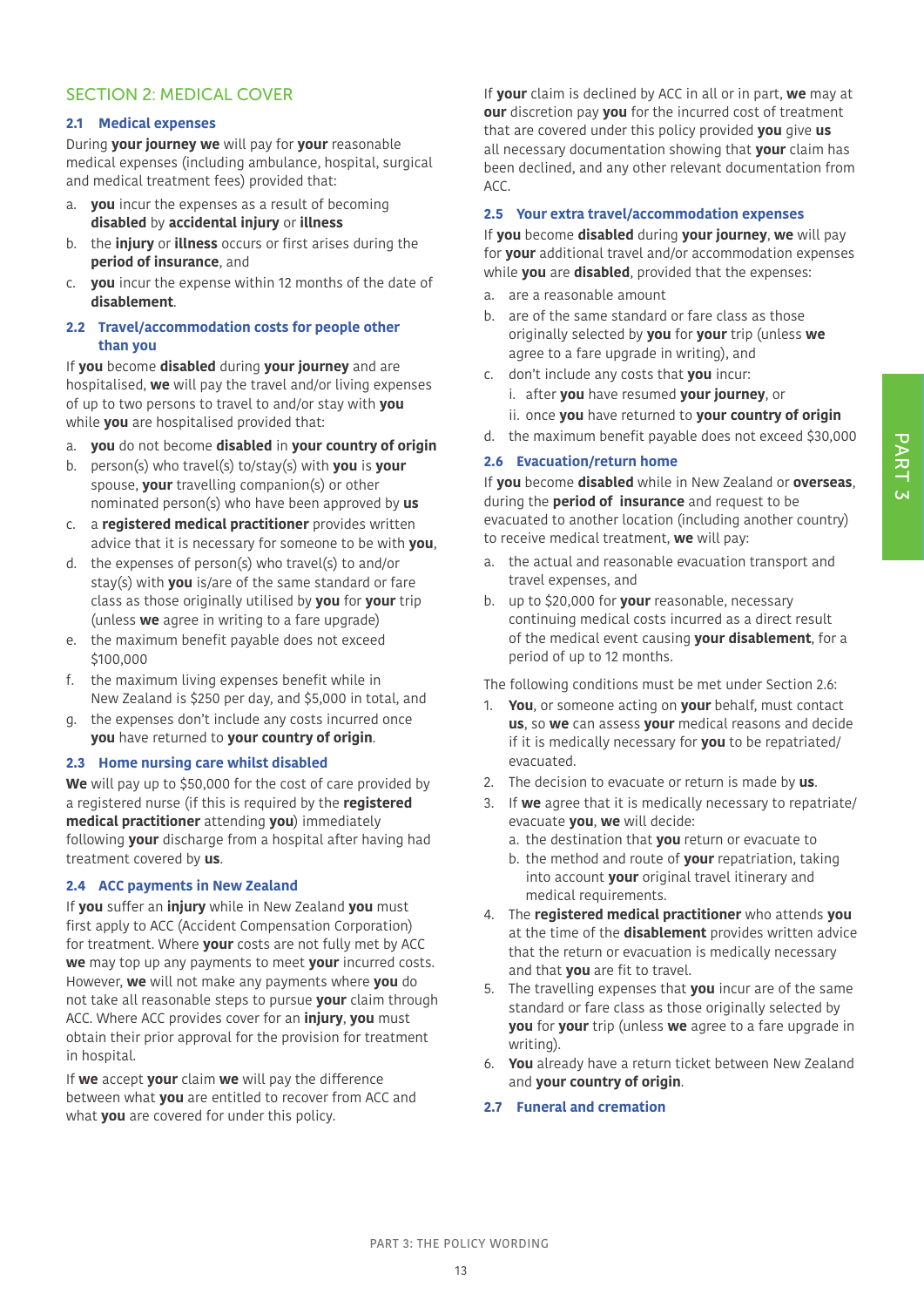Should **your** death occur in New Zealand or **overseas**, but not in **your country of origin**, during the **period of insurance**, **we** will pay up to \$100,000 to cover:

- a. **your overseas** or New Zealand funeral or cremation costs, or
- b. the cost of returning **your** remains to **your country of origin**, including the reasonable travel costs of up to two people to accompany **your** remains back to **your country of origin**.

#### **2.8 Cash in hospital**

If **you** are hospitalised **overseas** or in New Zealand, **we** will pay **you** \$100 for every 24 hours **you** are in hospital (up to a maximum of \$3,000 in New Zealand and \$10,000 if **overseas**), provided that **you** are hospitalised:

- a. because of a **disablement** that occurs or first arises during the **period of insurance**, and
- b. for at least 24 hours.

#### **2.9 Accidental death**

**We** will pay **your** estate \$25,000 (if **you** are aged 16 years or over) or \$10,000 (if **you** are aged under 16 years) if **you** sustain an **injury** that results in **your** death provided that:

- a. **your** death occurs within 12 months of the **injury** being sustained
- b. the **injury** occurs during the **period of insurance**, and
- c. the **injury** was sustained during **your journey**.

#### **2.10 Search and rescue**

If **you** go missing in New Zealand or **overseas**, as a result of natural disaster or whilst undertaking an outdoors recreational activity, during the **period of insurance**, **we** will contribute up to \$10,000 towards the cost of a private search for **you**, provided that:

- a. **your** next of kin asks for the search
- b. the search is approved by the local authorities, and
- c. the search begins within 72 hours of the official notification that **you** are missing.

#### **2.11 Emergency dental care**

During **your journey** to New Zealand **we** will pay up to \$500 for **your** reasonable emergency dental treatment costs to **your** natural teeth, performed by a dentist providing these costs are incurred due to seeking treatment for:

- a. relief from sudden and acute pain by the application of antibiotics, temporary dressings (being dressings intended to last about six to eight weeks) or extraction, or
- b. **injury** to **your** teeth **overseas** (not in New Zealand). If a dental **injury** is covered in New Zealand by ACC (Accident Compensation Corporation), the \$500 limit is increased to \$1,500.

**We** do not pay for the extraction of:

- wisdom teeth
- baby teeth (primary teeth)

WHAT WE WILL NOT PAY FOR UNDER SECTION 2

Also refer to General exclusions page 17-18. Policy conditions page 10-11.

**We** will not provide **you** with cover:

- 1. if **you** travel against medical advice.
- 2. if **you** travel for the purpose of obtaining medical treatment.
- 3. for ongoing medical costs in excess of \$20,000 if **you** become **disabled** but decide not to return to **your country of origin**, when **our** medical advisors believe it is safe for **you** to do so.
- 4. if **you** take any action contrary to the advice of a **registered medical practitioner** who attends **you** if **you** become **disabled**.
- 5. for any ongoing maintenance treatment of **preexisting medical condition**s whether or not the condition has been approved and noted on the policy.
- 6. for new or ongoing medical treatment for a **disablement** that occurs during the **period of insurance**, if **you** decide not to return to **your country of origin** at the end of the **period of insurance**.
- 7. for ongoing physiotherapy or manipulative therapy to treat a **disablement**, unless this is recommended in writing by the treating **registered medical practitioner**.
- 8. for cosmetic treatment of surgery.
- 9. for optical aids or related eye testing.
- 10. for any medical, hospital or dental treatment provided to **you** in **your country of origin** unless this treatment is provided after **you** have been medically evacuated and the costs are approved by **us** in writing (and then for an amount not exceeding \$20,000).
- 11. if **you** elect not to follow the rehabilitation plan provided by **us**.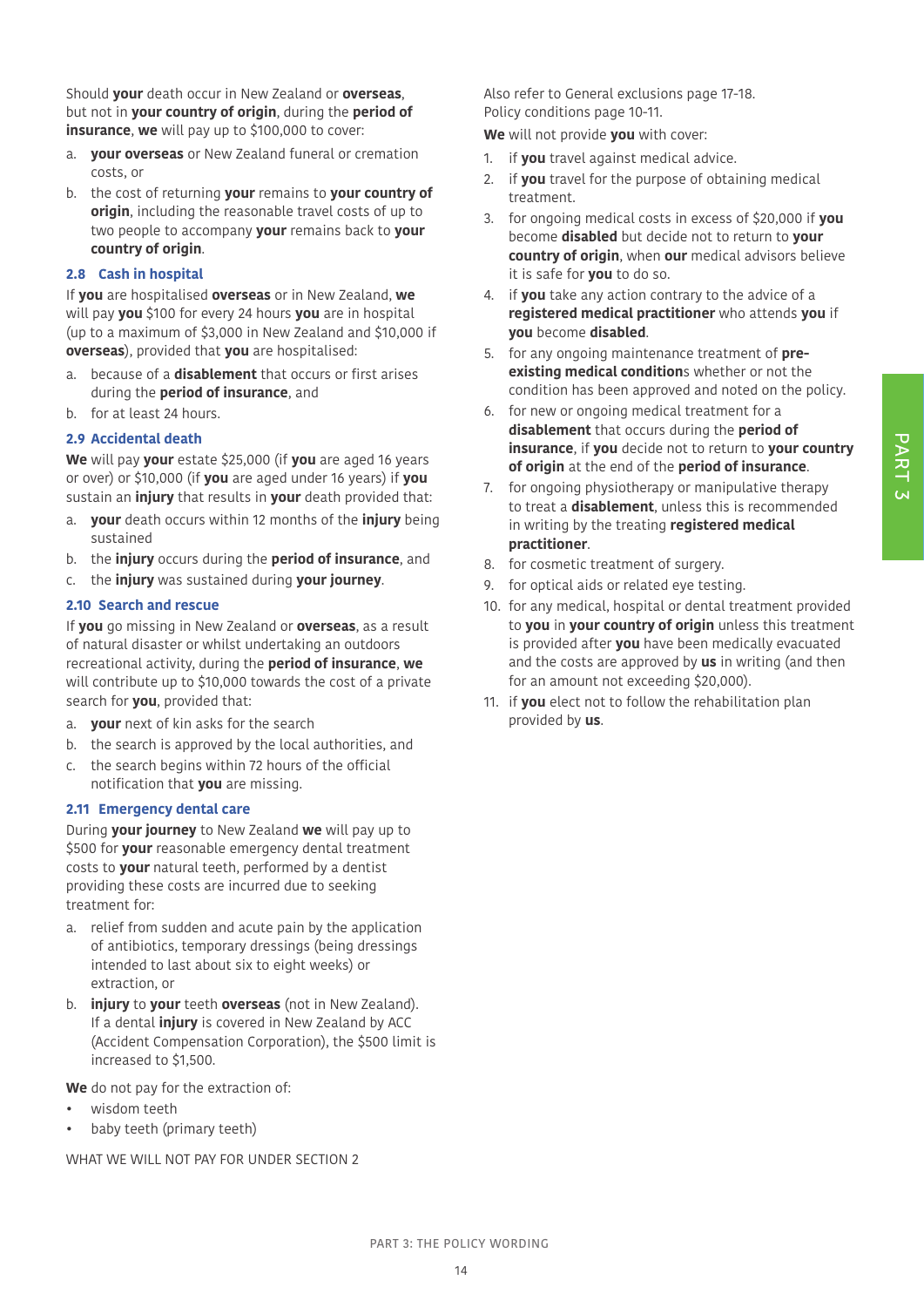#### SECTION 3: DISRUPTED TRAVEL COVER

#### **3.1 Accommodation/travel cover**

**We** will pay up to \$10,000 for any reasonable, unexpected travel, accommodation and meal costs **you** incur during **your journey** because of the following disruptions, provided that they occur during the **period of insurance**:

- a. **Your** carrier cancels, cuts short, delays, or diverts a scheduled service because of riot, strike, civil commotion, hijack, natural disaster, collision or severe weather conditions.
- b. **You accidentally** lose **your** passport or travel documents.
- c. **You** innocently or unknowingly breach any quarantine regulation.
- d. **Your** carrier is involved in a railway, motor vehicle, marine or aircraft **accident**, and the carrier provides written evidence of this.
- e. **You** or **Your** travelling companion becomes **disabled**.

#### **3.2 Hijack allowance**

If the public transport on which **you** are travelling is seized both forcibly and violently during the **period of insurance** for the purpose of theft, extortion, propaganda or other illegal reason, **we** will pay **you** a distress allowance of \$500 every 24 hours spent detained, up to a total amount of \$10,000.

#### **3.3 Early return home**

If **you** must return early to **your country of origin** due to any of the following events, **we** will pay up to \$10,000 for **your** reasonable, additional travel costs:

- a. the unexpected death or sudden serious or life threatening **disablement** of a close **relative** aged 70 years or less, who lives in, and is a permanent resident of **your country of origin**, or
- b. any other unexpected cause beyond **your** control and not otherwise excluded elsewhere in the policy.

#### **3.4 Missed connection**

**We** will pay up to \$10,000 to connect **you** with **your**  scheduled transport if **you** miss a pre-booked connection because **your** prepaid scheduled transport is cancelled, delayed or rerouted by **accidental** circumstances beyond **your** control, within 24 hours of the scheduled departure time, and during the **period of insurance**.

**We** will pay whichever of a) or b) below minimises the overall amount claimable under this policy:

- a. i. the reasonable additional public transport costs (at the same fare class as originally booked) **you** incur to arrive in time to catch the pre-booked connection, and
	- ii. the cost of the unused prepaid connection less any refund or credit **you** are entitled to from the supplier of that connection, or
- b. i. the reasonable additional public transport costs (at the same fare class as originally booked) incurred because **you** missed the pre-booked connection, and
	- ii. the cost of the missed pre-booked connection if it cannot be amended, less any refund or credit **you** are entitled to from the supplier of that connection.

#### **3.5 Legal costs**

**We** will pay up to \$10,000 to cover legal costs **you** incur because of:

- a. false arrest by any government or foreign power, or
- b. wrongful detention by any government or foreign power during the **period of insurance**, provided that this does not occur in **your country of origin**.

#### **3.6 Travel delay**

If **your** prebooked, prepaid transport is temporarily delayed during the **period of insurance** and at **your** point of departure in **your country of origin** and/or on **your** outward journey from New Zealand to **your country of origin** for at least 6 hours due to an **accidental** circumstance outside **your** control, **we** will reimburse **you**:

- a. the reasonable meal and additional accommodation (room rate only) expenses **you** incur, or
- b. the reasonable meal expenses and the cost of the unused, prepaid accommodation (if **you** have to pay for new accommodation) less any refund **you** are entitled to from the supplier of the original accommodation.

**Our** reimbursement will be up to \$400. **We** will also reimburse up to these limits again for each full 24 hour period that the delay continues beyond the initial 6 hour delay. The maximum benefit limit for this sub-section is \$3,000.

#### **3.7 Emergency clothing and toiletries**

If during **your journey you** need to purchase essential items of clothing and toiletries because **your** total **luggage** has been delayed, misdirected or temporarily misplaced by a carrier during the **period of insurance** for more than six continuous hours, **we** will pay **you** up to \$200, provided **you** supply written confirmation from the carrier responsible for the delay and provide receipts for the essential clothing and toiletries **you** purchase.

WHAT **WE** WILL NOT PAY FOR UNDER SECTION 3 Also refer to: General exclusions pages 17-18. Policy conditions pages 10-11.

**We** will not cover any **losses you** incur because of the following reasons:

1. claims under Section 3 caused by or arising from an **epidemic**, **pandemic** or outbreak of an infectious disease or any derivative or mutation of such viruses, or the threat or perceived threat of any of these.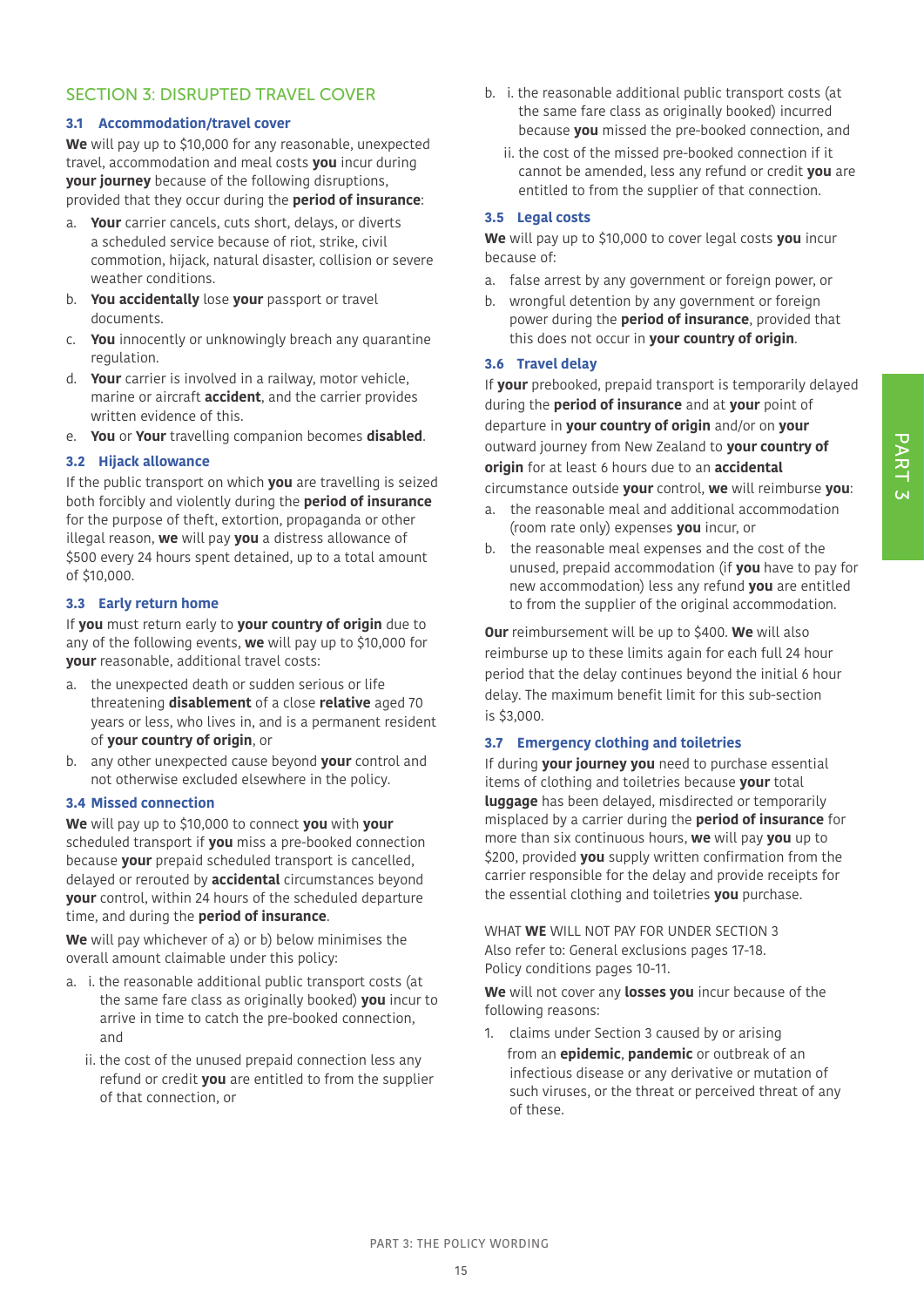## PART<sub>3</sub>

#### SECTION 4: LOSS OF DEPOSITS

**We** will reimburse **you** up to \$50,000 for the nonrefundable, unused portion of travel, accommodation, education fees or other deposits paid for in advance by **you** if **you** are unable to undertake or complete **your journey** during the **period of insurance** because:

- a. of the unforeseen death or sudden serious or life threatening **disablement** by **injury** or **illness** of a **relative** aged 70 years or less happening after **you** have left **your country of origin**
- b. **you** suffer **accidental injury** or **illness**, or
- c. of any other unforeseen circumstance that is not excluded elsewhere in this policy and that is outside of **your** control.

WHAT WE WILL NOT PAY FOR UNDER SECTION 4 Also refer to General exclusions page 17-18. Policy conditions page 10-11.

**We** will not cover any losses **you** incur if **your journey** is cancelled because of the following reasons:

- 1. the **financial failure** of any of the following:
	- a. travel agent, travel wholesaler, booking agent
	- b. tour organiser
	- c. airline or other transport provider
	- d. car rental agency
	- e. accommodation provider
	- f. tour or cruise operator, or
	- g. any **education provider**.

This exclusion extends to include the **financial failure**  of any person, company or organisation with whom any of the above deal with.

- 2. any act or omission by a travel agent.
- 3. delays caused by carriers or rescheduling.
- 4. Prohibition or regulation by any government.
- 5. Any business, financial or contractual obligations.
- 6. A request of any **relative**.
- 7. **your** change of plans or decision not to travel or take up any pre-booked education study course.
- 8. claims under Section 4 caused by or arising from an **epidemic**, **pandemic** or outbreak of an infectious disease or any derivative or mutation of such viruses, or the threat or perceived threat of any of these.

#### SECTION 5: PERSONAL LIABILITY COVER

#### **5.1 Death, injury and loss of property**

**We** will pay all sums that **you** are legally liable to pay as damages and compensation for an **accidental**:

- a. **injury** (including death)of another person, and/or
- b. **loss** or damage to property that occurs while **you** are in New Zealand or **overseas** during the **period of insurance**.

The maximum amount **we** will pay is \$2,500,000.

#### **5.2 Legal costs**

Where there is cover under subsection 5.1 above, **we** will pay:

- a. all legal costs awarded to any claimant against **you**, and
- b. any other reasonable legal defence costs that **you** incur up to \$2,500,000

The maximum sum insured **we** will pay in section 5.1 and 2 is \$2,500,000 in total.

WHAT WE WILL NOT PAY FOR UNDER SECTION 5 Also refer to General exclusions page 17-18. Policy conditions page 10-11.

**We** will not pay any damages, compensation or legal costs for any liability arising from or connected with:

- 1. the death, **injury**, or **illness** of **you** or any **relative**, or any person employed by **you** or **your relative**.
- 2. the **loss** of property that is owned by **you** or any member of **your** family, or any person employed by **you** or **your relative**.
- 3. the **loss** of any property that is in **your** custody or control, unless it is property owned by any temporary accommodation provider, landlord or homestay and then limited to \$500,000.
- 4. any agreement **you** enter into, unless **you** would have been liable anyway, even without the agreement.
- 5. the ownership, possession or operation (whether by **you**, any member of **your** family, or any person employed by **you**) of any mechanically propelled vehicle (other than a bicycle), aircraft, drone, firearm or watercraft.
- 6. any land or building that is owned by **you** or any **relative**, or any person employed by **you**.
- 7. **your** business or work activities, trade or profession, including professional advice given by **you**, or any person employed by **you**.
- 8. seepage, pollution or contamination.

In addition there is no cover for:

- 9. judgements given by a Court outside of New Zealand, unless the Court is in the **overseas** country where the **accident** giving rise to the liability occurs
- 10. liability that **you** agree to, unless that liability would have been established even if **you** had not agreed to it, or
- 11. liability involving punitive, exemplary or aggravated damages or any fine or penalty.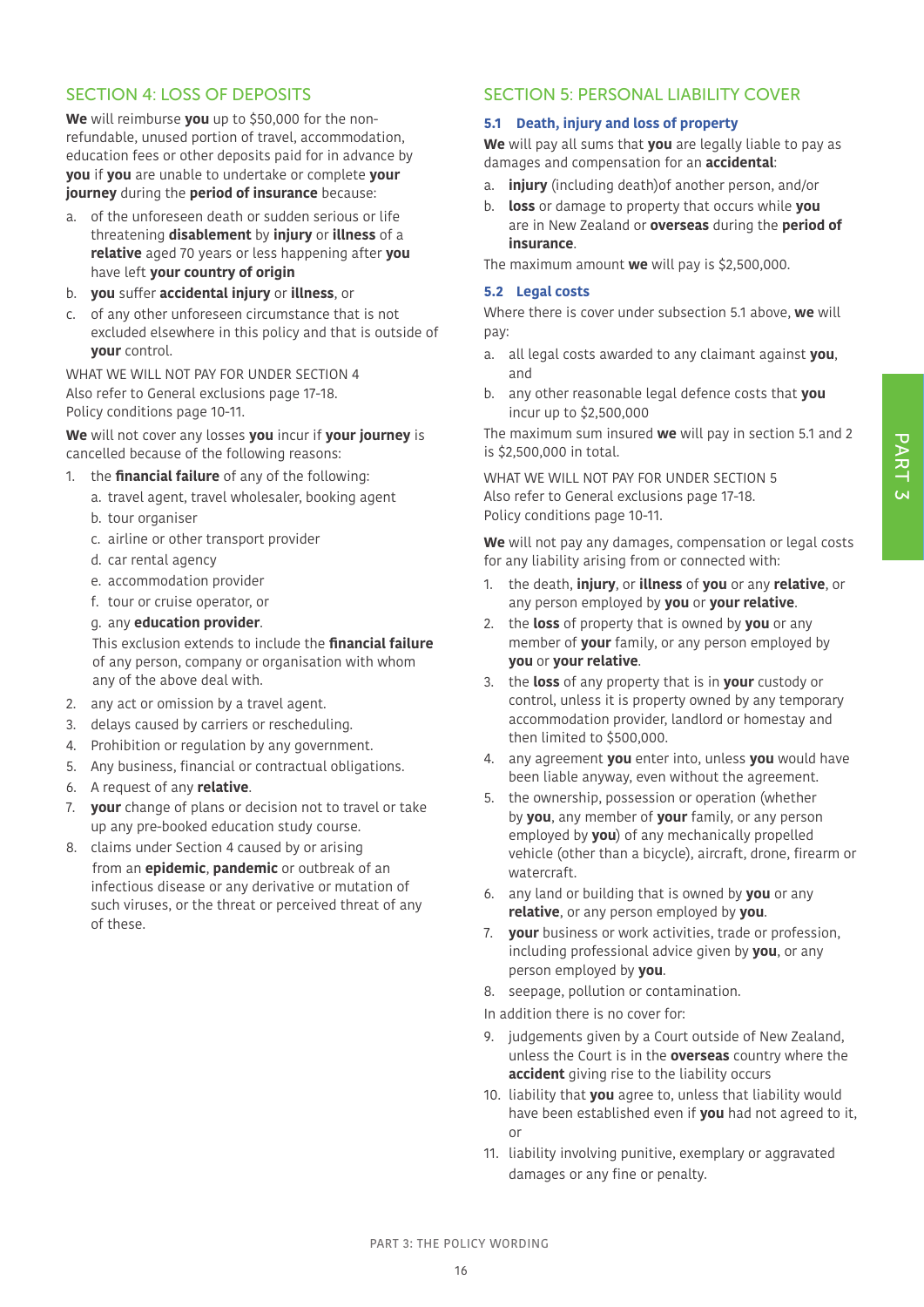#### SECTION 6: RENTAL VEHICLE EXCESS

If during **your journey you** hire a **rental vehicle we** will pay **you** for any **excess**/deductible **you** become legally liable to pay up to a maximum of \$2,000 during the **period of insurance**, in respect of **loss** or damage to a **rental vehicle** during the rental period provided that the following conditions are met:

- a. the **rental vehicle** must be hired from a licensed **rental vehicle** company, and
- b. **you** must comply with all of their requirements under the hire agreement.

WHAT WE WILL NOT PAY FOR UNDER SECTION 6 Also refer to General exclusions page 17-18. Policy conditions page 10-11.

**We** will not pay any liability arising from or connected with:

- 1. **you** being under the influence of alcohol and/or drugs, or
- 2. if the **loss** or damage occurred while driving the **rental vehicle** other than on formed or paved roads or car parks.

#### SECTION 7: RENTAL VEHICLE DAMAGE – CONSEQUENTIAL LOSS

If there is a claim accepted by **us** under Section 6 Rental Vehicle Excess , **we** will also reimburse **you** for all sums which **you** are legally liable to pay for consequential **loss** of revenue and costs of the owner of the hired vehicle including towage and salvage costs associated with the recovery of the vehicle up to a maximum of \$5,000.

Also refer to General exclusions page 17-18. Policy conditions page 10-11.

### General exclusions applying to this policy

The following exclusions (things that are not covered) apply to all sections of the policy. They are in addition to the specific exclusions shown in each section.

**We** will not pay claims that arise directly or indirectly from any of the following events, actions or situations:

- 1. **Pre-existing medical conditions**, unless **you** apply for cover of a **pre-existing medical condition**, and **our** approval number is noted on **your** Certificate of Insurance. **You** can only apply for cover for **pre-existing medical conditions** for **yourself**. This exclusion will not be removed from **your** policy, as it remains in force for all other persons (including **relatives** and business partners).
- 2. Claims directly or indirectly arising from:
	- a) pregnancy of **you** or any other person on or after the start of the 21st week of pregnancy, or
	- b) pregnancy of **you** or any other person where the problem arising is not an unexpected serious medical complication.
- 3. Claims directly or indirectly arising from childbirth or the health of a newborn child whatever the proximate cause of the claim is. This exclusion applies irrespective of the stage of pregnancy at which the child is born.
- 4. **Your** failure to act in a responsible manner and take all reasonable efforts to:
	- a. safeguard **your** property
	- b. avoid **accidental injury**
	- c. minimise any claim under this policy, and
	- d. avoid a claim under this policy by heeding a warning communicated by the general mass media about an intended strike, riot or civil commotion.
- 5. Motorcycling, unless:
	- a. the engine capacity is 200 cc or less
	- b. whilst in control of a motorcycle or moped **you** hold a current motorcycle licence that is recognised in New Zealand
	- c. whilst **you** are a pillion passenger the driver holds a current motorcycle licence that is recognised in New Zealand
	- d. **you** are wearing a helmet
	- e. **you** are not participating in a professional capacity
	- f. **you** are not racing, and
	- g. **you** are not participating in motocross.
- 6. Sporting activities undertaken professionally.
- 7. Diving, involving the use of any artificial breathing apparatus, unless **you**:
	- a. hold an open water diving certificte/licence, or
	- b. are under the direct supervision of a qualified diving instructor.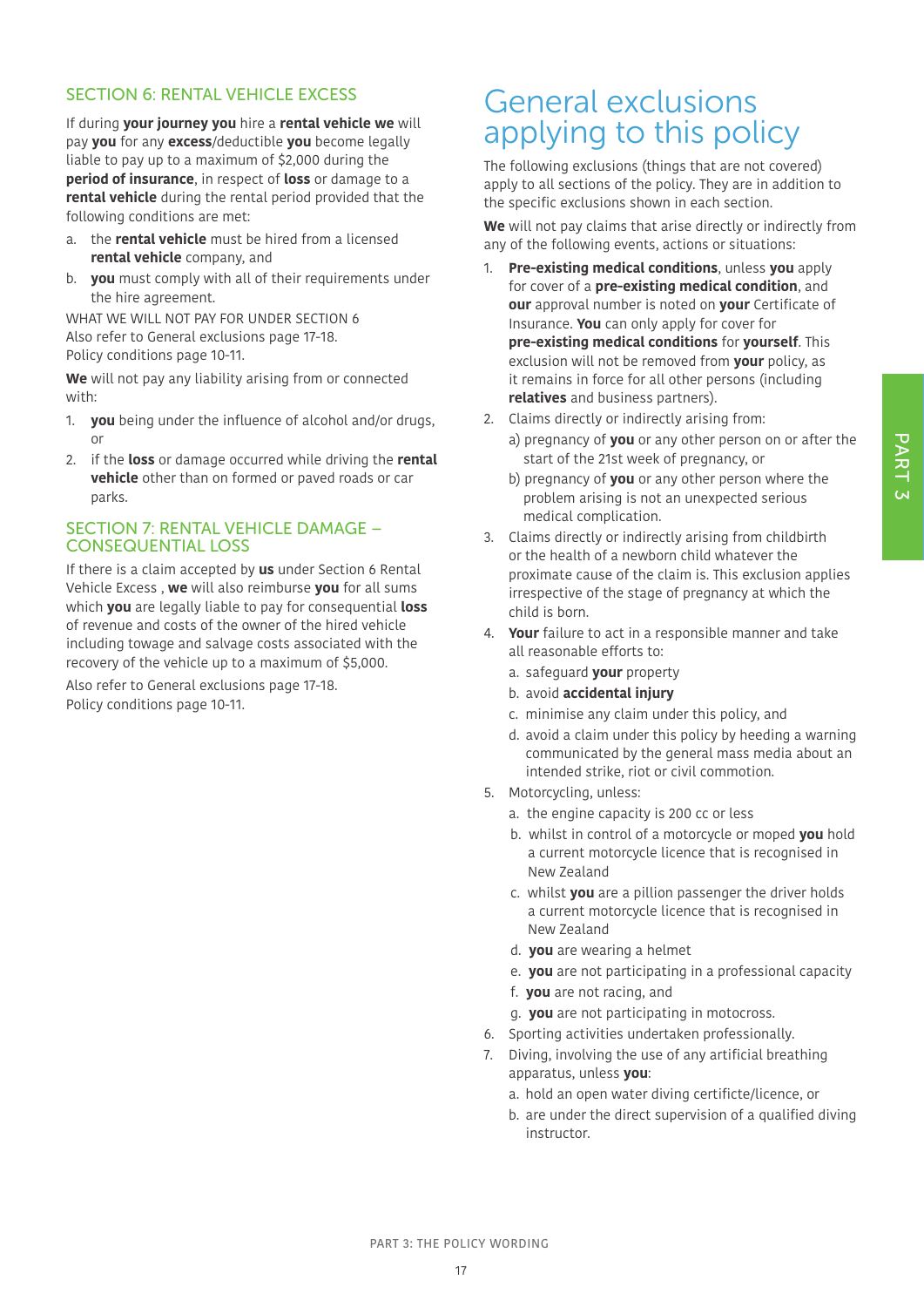- 8. Travelling in or through the air, other than as a passenger of a fully licensed passenger carrying aircraft operated by an airline or air-charter company.
- 9. Mountaineering or rock climbing (but not hiking), or pot holing, which requires the use of climbing equipment, or involves abseiling.
- 10. Ocean yachting or blackwater rafting.
- 11. Skiing or snowboarding outside designated ski field areas, or in areas within designated ski fields that are closed because of adverse conditions.
- 12. Manual employment while in New Zealand or **overseas** unless **we** have given **our** approval in writing. **We** give **our** approval to **you** in respect to employment **you** undertake in New Zealand for the following work categories:
	- a. retail
	- b. accommodation
	- c. pubs, taverns and bars
	- d. cafes and restaurants, and/or
	- e. horticulture.

If **you** have paid the additional premium for the optional manual work cover **you** also have **our** approval for general farming (excluding any activity relating to forestry), building and related trades.

- 13. Any claims directly or indirectly arising from **you** having elective medical or dental treatment or surgery, a cosmetic procedure or body modification (including tattoos and piercings) during the **period of insurance**.
- 14. Suicide or attempted suicide.
- 15. Any sexually transmitted disease.
- 16. Any situation or action when under the influence of alcohol or non-prescribed drugs.
- 17. **Loss** of enjoyment, financial **loss** or any other **loss** that is not covered specifically in this policy.
- 18. War or warlike activities, invasion, act of foreign enemy, hostilities (whether war be declared or not), civil war, revolution, insurrection, rebellion, military or usurped power; nuclear reaction.
- 19. Nuclear weapons, nuclear material or radioactivity.
- 20. Confiscation, detention or destruction by customs or other authorities.
- 21. Any breach or any prohibition or regulation of any government relating to immigration or travel (including failure to obtain a passport or visa).
- 22. **Act of Terrorism**. This exclusion does not apply to Section 2 Medical Cover subsections 1 to 7 inclusive.
- 23. An **epidemic**, **pandemic** or outbreak of a contagious disease or any derivative or mutation of such viruses (or arising directly or indirectly from these) or the threat, or perceived threat, of any of these. This exclusion does not apply to Section 2 Medical Cover, subsections 1-7 inclusive.
- 24. Claims directly or indirectly arising due to any travel made in a country for which an "Avoid non-essential travel" or "Do not travel" travel warning is issued by the New Zealand Government on the New Zealand Ministry of Foreign Affairs and Trade (MFAT) website at safetravel.co.nz, if the warning was issued prior to the booking of the **your** travel arrangements, unless **you** have received prior approval by OrbitProtect in writing.